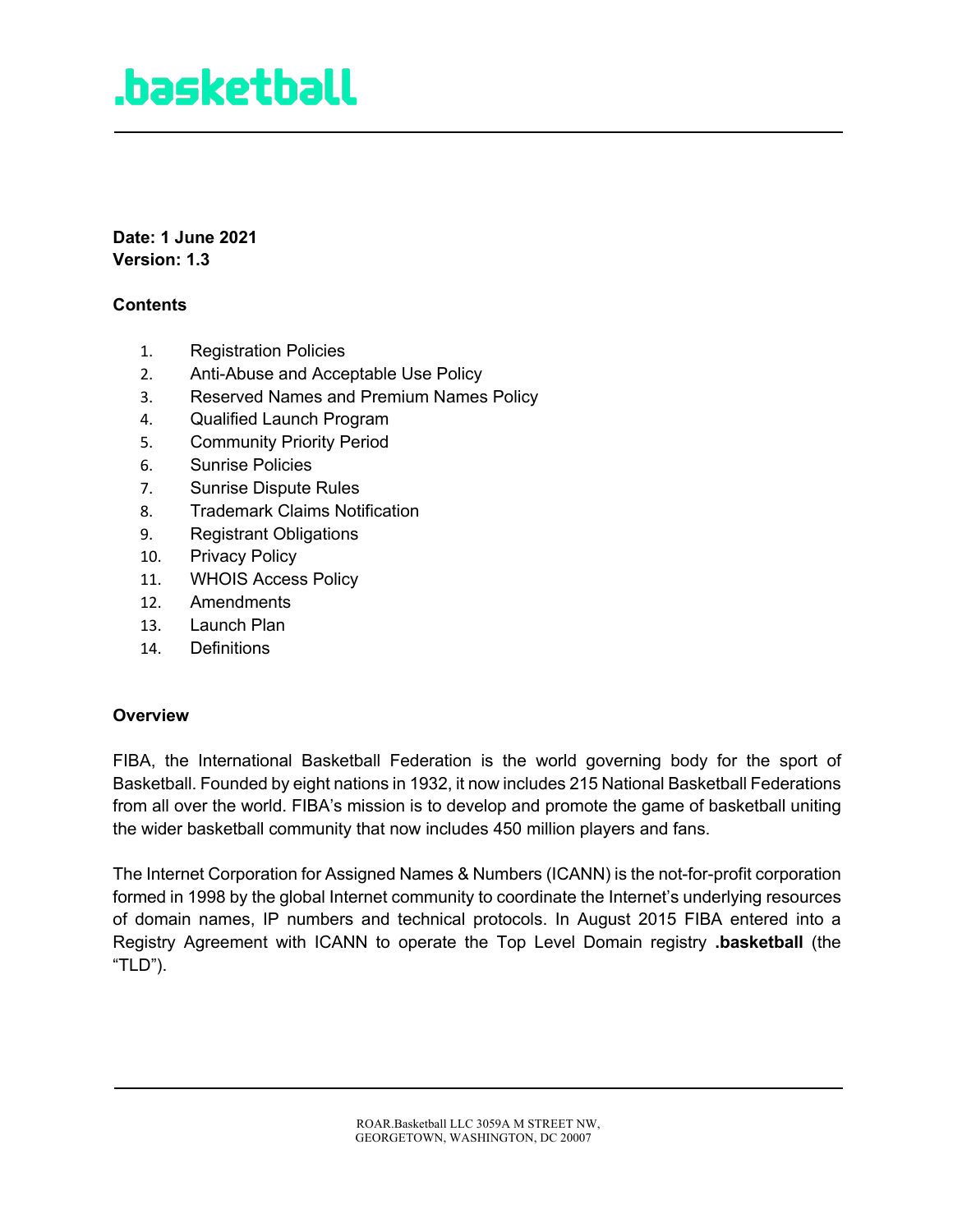FIBA entered into a services agreement with Roar.Basketball LLC ("RO") wherein FIBA assigned and appointed RO the responsibilities for management, marketing and day to day operations including the right to enter into agreements with registrars.

The policies, rules and requirements ("policies") set out below affect the nature of rights and relationships related to domain names that may be registered in the .basketball domain. They govern many of the aspects of the relationship between registrants (people who are registered as the holder of a .basketball name), registrars (accredited retailers allowed to sell .basketball names) and RO (the official wholesaler of .basketball domains).

They are largely based on contractual requirements developed by the Internet community at ICANN. The .basketball registration policies described herein have been carefully designed with the intention of protecting the interests of the global Basketball community, including its clubs, teams, officials, events, coaches, players and fans, and the reputation of the sport of Basketball in general. Many of these policies are ICANN requirements, arising from the .basketball Registry Contract.

Use of .basketball domains is to be for lawful purposes. To the greatest extent practicable, the rights of others, including private intellectual property rights, protected national geographic names, and the names of International non-governmental organisation, the Red Cross and Red Crescent organisations, and the Olympic movement have been protected.

Many of these policies are reflected in the .basketball Registrant Contract required between registrants and registrars. To the extent possible by law, those contracts are to be interpreted as adopting and expressing these policies.

### **Public Notice**

**Please read this policy document carefully. By registering or using .basketball domain names, the registrant or user expressly agrees to be bound by the terms described herein and all terms incorporated by reference, including the Privacy policy.**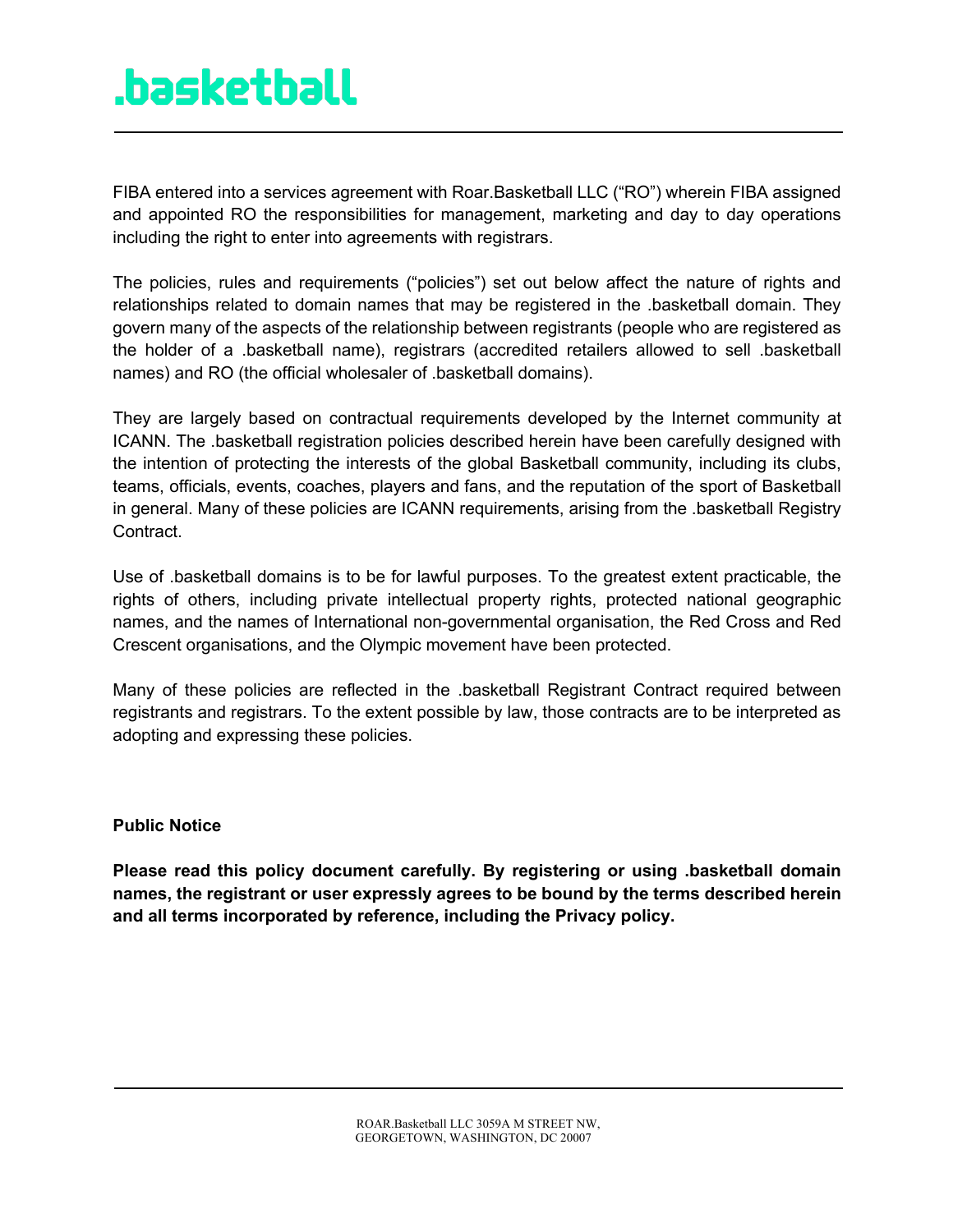### **1. Registration**

- 1.1 Names must be registered through an ICANN-accredited registrar that has signed the .basketball Registry/Registrar Agreement.
- 1.2 Names may be registered for a period of no less than one (1) year and no more than ten (10) years, commencing on the date on which RO accepts the request for registration submitted by the accredited registrar.
- 1.3 Names registered in .basketball must have at least 1 character and not more than 63. RO has reserved from sale until further notice all names consisting of 1, 2, and 3 characters (i.e. letters, numbers and combinations of letters and numbers).
- 1.4 Names registered in .basketball may contain the 26 letters of the Latin alphabet, "a-z", the ten digits, "0-9", a hyphen, "-", and then a dot,".". The dot is used exclusively to separate labels. The hyphen may not appear at the beginning or end of a label. A label may not contain more than 63 characters and the total number of characters in a name may not exceed 255 (including a final dot that is not normally displayed as a part of the name).
- 1.5 Two hyphens may appear in the third and fourth positions in a label in a .basketball name only in accordance with the policies and procedures for Internationalized Domain Names (IDN) referenced below.
- 1.6 Dotless domains are not permitted in the TLD. Dotless domain names are those that consist of a single label (e.g., http://*Basketball*, or mail@*Basketball)*. Dotless names would require the inclusion of, for example, an A, AAAA, or MX, record in the apex of a TLD zone in the DNS (i.e., the record relates to the TLD-string itself).
- 1.7 Registry will implement IDNs as approved by ICANN in its Registry Agreement.
- 1.8 All names registered in .basketball TLD are subject to the .basketball Reserved Domain Names Policy (below).
- 1.9 Proxy and or Privacy Registrations are permitted, provided they are consistent with applicable ICANN policy and RO's agreements with ICANN, and registrars.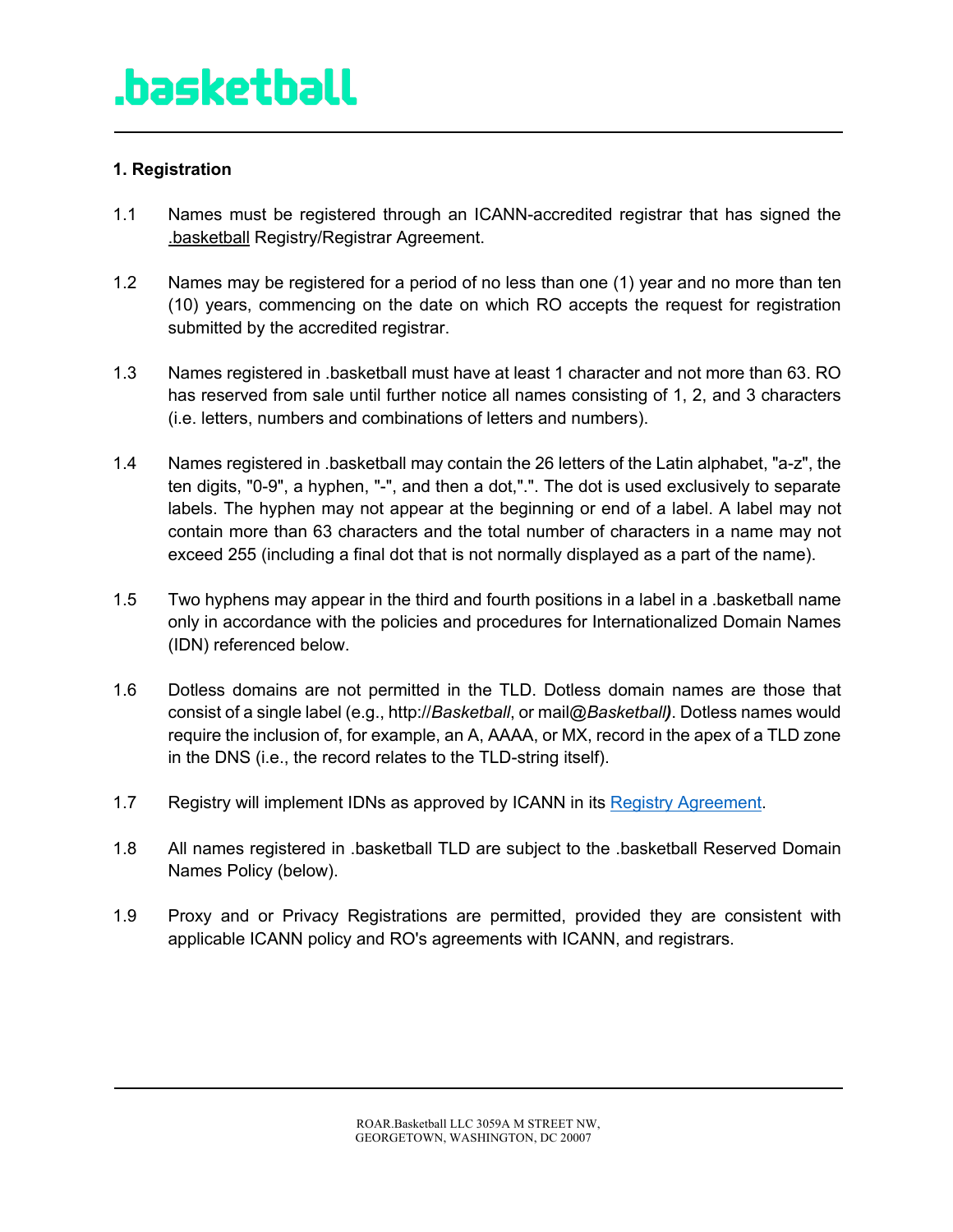- 1.10 The Registrant shall ensure that: (i) the information submitted by or on behalf of the Registrant to the Registrar in connection with registration of the Domain Name or otherwise ("Registrant Information"), will, during the Term, comply with all .basketball Registry Policies, and will remain true, current, complete, accurate, and reliable; and (ii) the Registrant shall maintain, update, and keep the Registrant Information true, current, complete, accurate, and reliable by notifying their registrar within 30 days of a change to any such information. RO reserves and may exercise the right to suspend and/or terminate the Registrant's registration of the Domain Name if: (i) information provided by the Registrant to their registrar and/or RO appears, in RO's sole discretion, to be false, inaccurate, incomplete, unreliable, or misleading in any respect; or (ii) the Registrant fails to maintain, update, and keep the Registrant Information true, current, complete, accurate, and reliable. In such a circumstance, RO may, in its sole discretion, suspend the Registrant's Domain Name(s) within 30 days of RO's receipt of knowledge that such information is deficient. The Registrant acknowledges that a breach of this clause will constitute a material breach of its registration agreement, which will entitle RO to terminate the registration, resulting in suspension or deletion of the Domain Name, immediately upon such breach without any refund of the Registration Fee and without notice to the Registrant.
- 1.11 The registrant understands and has, by registering or using a .basketball name, agreed to comply with the terms of the .basketball Acceptable Use Policy (below). The Registrant acknowledges that a breach of this Policy will constitute a material breach of its registration agreement, which will entitle RO to terminate the registration, resulting in suspension or deletion of the Domain Name, immediately upon such breach without any refund of the Registration Fee and without notice to the Registrant.
- 1.12 Reserved names may not be registered. In the event that a user has mistakenly been allowed to register a reserved name, RO may cancel or transfer such domain name or sub domain name, in its sole discretion. In the event that a user fraudulently registers a reserved name as a domain or sub-domain, RO may cancel or transfer such domain name in its sole discretion, and may take further action against that user. Reserved names are those identified and described in the RO Reserved Names Policy (below).
- 1.13 Names may be blocked from registration, either temporarily or permanently, according to ICANN requirements, policy requirements of RO, and or applicable law. In the event that a user has mistakenly been allowed to register a blocked name, RO may cancel or transfer such domain name, in its sole discretion. In the event that a user fraudulently registers a blocked name as a domain or sub-domain, RO may cancel or transfer such domain Name and or sub-domain, in its sole discretion, and may take further action against that user.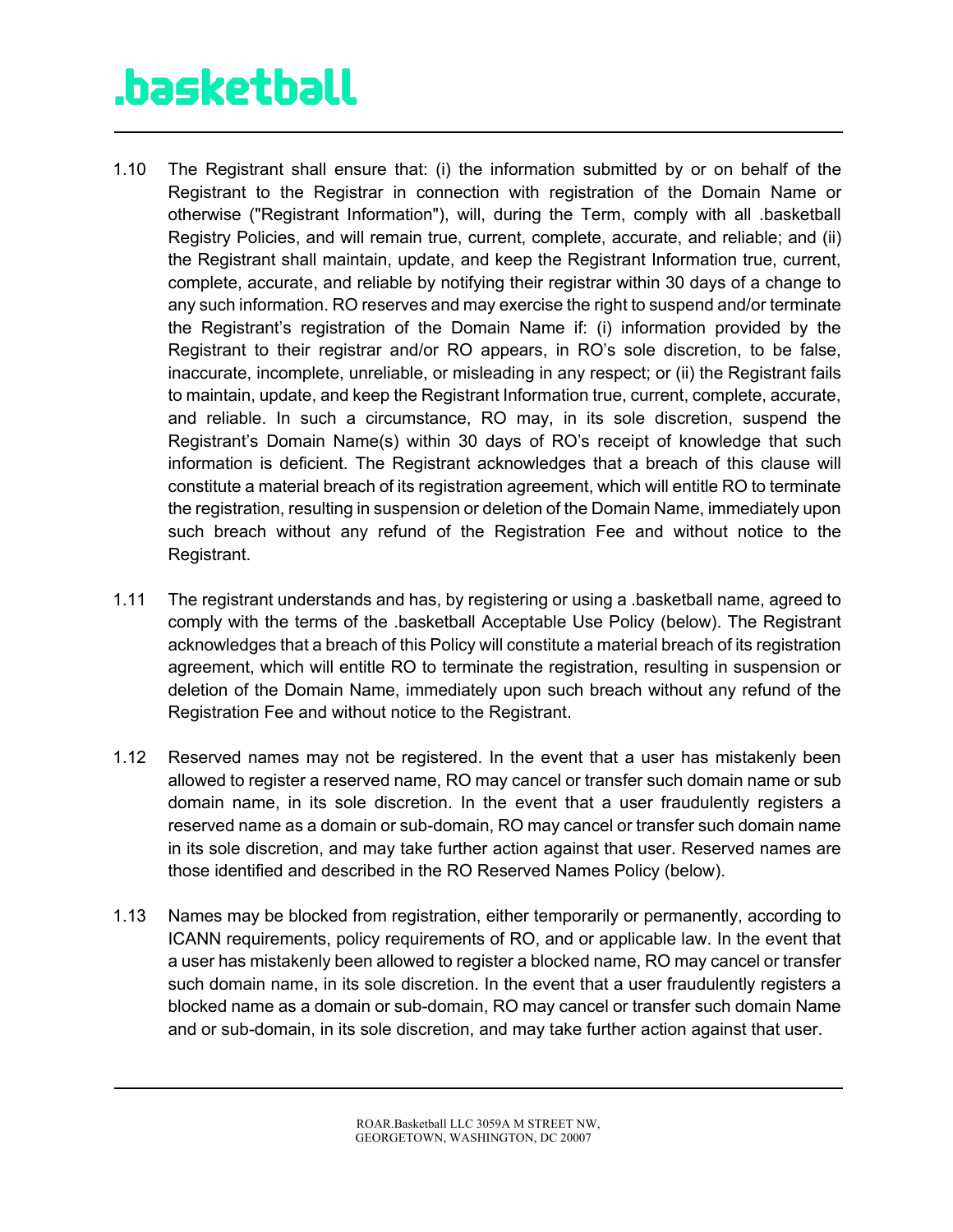- 1.14 Users may not register names at any level, that infringe, or if used would infringe the rights, including the intellectual property rights, of others, nor any names confusingly similar to such names.
- 1.15 Users may not register names the registration or use of which would *falsely* suggest any connection, in trade or otherwise, with or sponsorship of any other person, activity or entity. In the event that a user has mistakenly been allowed to register a such a Name, RO may cancel or transfer such Domain Name, in its sole discretion. In the event that a user fraudulently registers such a name as a domain or sub-domain, RO may cancel or transfer such domain Name and or sub-domain, in its sole discretion, and may take further action against that user.
- 1.16 Users who are found to have frequently breached this policy may be blocked, either for a period, or permanently, from registering or renewing names in the .basketball registry and may have their conduct referred by RO to legal investigation and or enforcement authorities.
- 1.17 RO undertakes no enquiry into the rights of an applicant to register any name at the time registration is sought. Registration in the .basketball registry does not constitute a warranty, guarantee or promise of any kind by RO that the name registered is a valid registration, or that the registrant has any rights to the registration. Registrants are responsible for their registrations, and are encouraged to conduct appropriate trade mark, company name or other similar searches, and to apply common sense prior to applying for registration. Registrants should be aware that they, and the .basketball registry are subject to the provisions of ICANN's UDRP, URS and other procedures, including those in court.
- 1.18 .basketball domain names may automatically renew at the end of their term (the expiration date) in accordance with the terms of the Registrant Agreement with the sponsoring Registrar. The standard grace period fixed by ICANN policies shall apply to the renewal of .basketball names. Renewals can be made at any time prior to the domain name expiration date.
- 1.19 Unless otherwise specifically modified or limited by RO, registrants are allowed to transfer their second-level domains to the registrar of their choice, provided such registrar has signed the .basketball Registry/Registrar Agreement. Registrants should contact their registrar of choice to satisfy their availability, and to understand the applicable transfer procedures. Under ICANN rules, registrar-to-registrar transfers are not allowed in the sixty (60) days following the registration of a domain name, unless RO expressly waives said sixty (60) day period. Further, a registrar-to-registrar transfer adds one year to the term of the domain name being transferred, with the one (1) year registration fee charged to the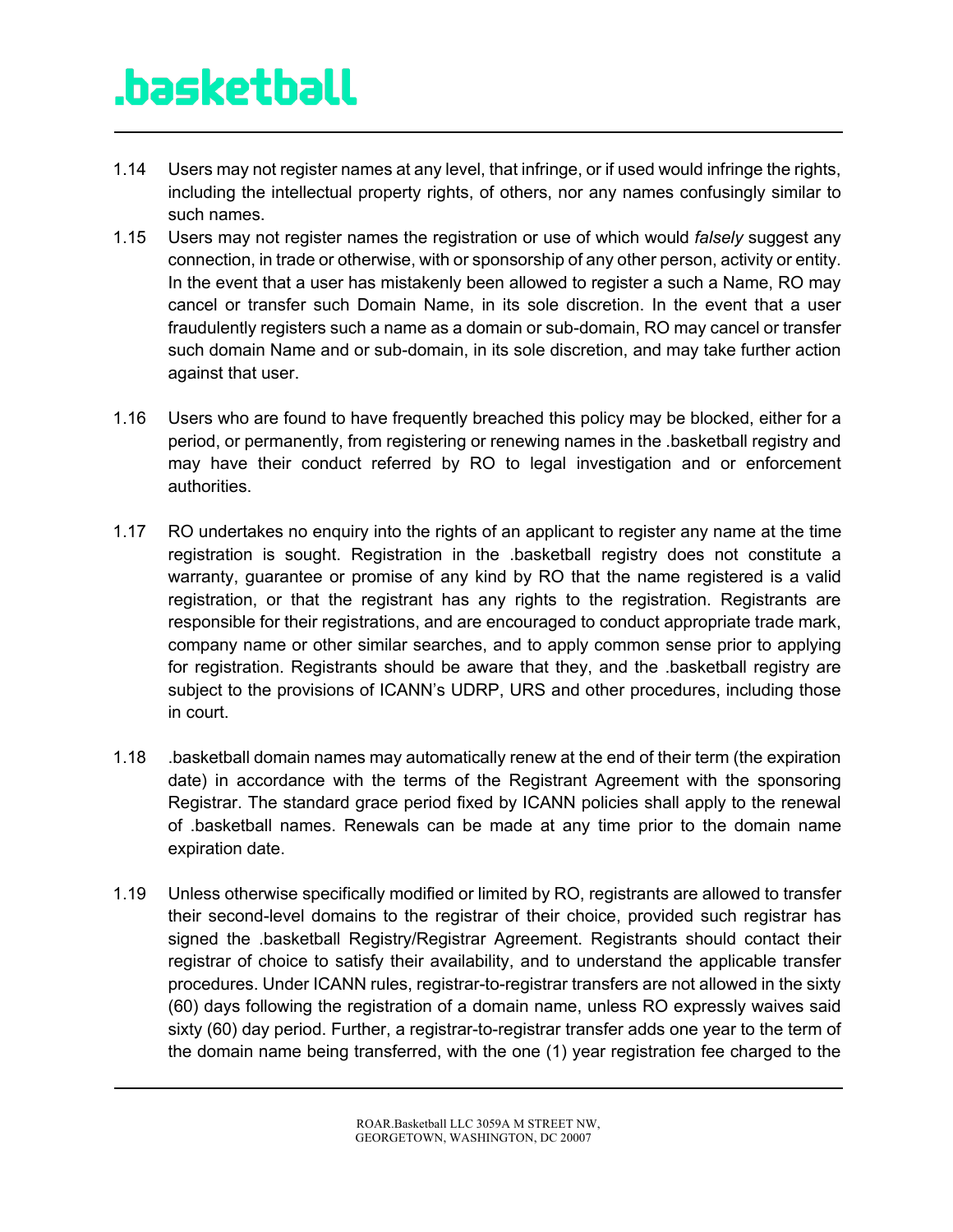gaining registrar. Registrars may charge the Registrant for the additional domain year. (Note that a bulk transfer mandated by ICANN shall not add an additional year to domain names subject thereto, and the gaining registrar shall not be entitled to charge Registrants thereof for an additional domain year.)

- 1.20 Registrants for registration of a letter/letter two-character ASCII label will take steps to ensure against misrepresenting or falsely implying that the registrant or its business is affiliated with a government or country-code manager if such affiliation, sponsorship or endorsement does not exist.
- 1.21 Registry Operator shall take reasonable steps to investigate and respond to any reports from governmental agencies and ccTLD operators of conduct that causes confusion with the corresponding country code in connection with the use of a letter/letter two-character ACSCII domain. In responding to such reports, Registry Operator will not be required to take any action in contravention of applicable law
- 1.22 The registrant understands and has, by registering or using a .basketball name, agreed that registration of a .basketball domain name gives the registrant the right to use the domain name, but not the ownership of it.
- 1.23 RO reserves the right, in its sole discretion, to deny, cancel or transfer any Domain Name registration or transaction, or place any Domain Name(s) or other transactions on Registry lock, hold or similar status (i) to protect the integrity and stability of RO's systems; (ii) to comply with any applicable laws, government rules or requirements, requests of law enforcement, ICANN Policies or Registry Policies, or any dispute resolution process; (iii) during the resolution of a dispute; (iv) to avoid any liability, civil or criminal, on the part of RO, as well as its affiliates, subsidiaries, officers, directors, and employees; (v) in respect of RO only, for violations of RO-registrar agreement between the applicable Registrar and RO (for example, non-payment of fees) including, without limitation, any exhibits, attachments, or schedules thereto; (vi) to correct mistakes made by RO in connection with a Domain Name registration; (vii) following an occurrence of any of the prohibited activities described in violation of RO's Anti-Abuse/Acceptable Use Policy, or (viii) as otherwise provided for by the Registrant Agreement. Furthermore, RO reserves the right at any time, to verify (ix) the truth, accuracy, and completeness of any information provided by the Registrant to RO; and (x) the compliance by the Registrant with the applicable Registry Policies. Registrants agree to fully comply and cooperate with RO in connection with such verification and furnish all available documentation as RO may reasonably require to complete the verification.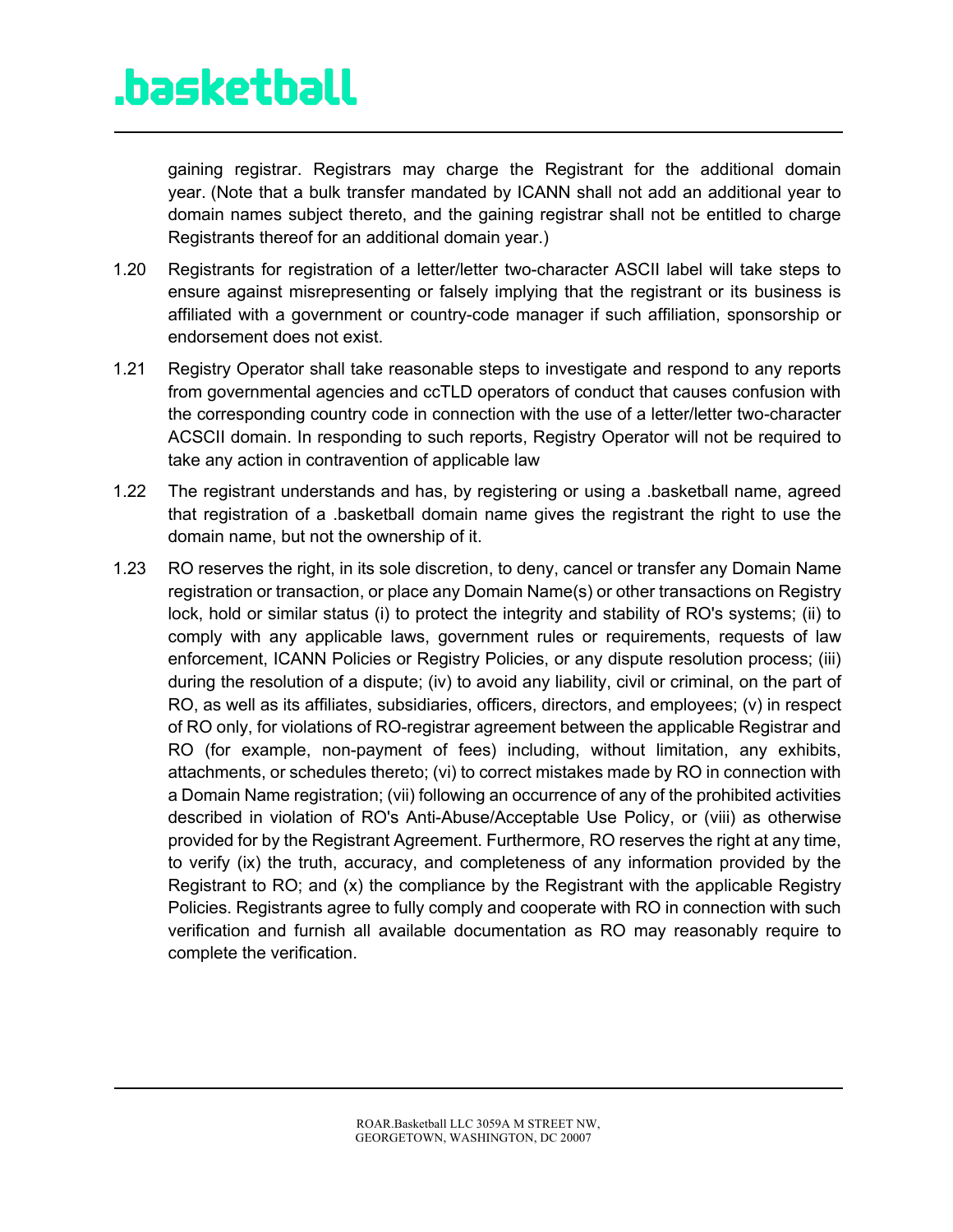1.24 RO may, at its sole discretion, modify these .basketball Registry Policies from time to time. RO shall post RO Policies on RO's web site at www.nic.basketball/policies. RO may inform Registrars of changes to RO Policies via email, and the Registrar agrees to notify Registrants of any changes that affect them; Registrant agrees that such email shall not be considered spam; however, neither RO nor the Registrar shall be obliged to provide such notice via email. The Registrant's use of their Domain Name following the effective date of any changes to RO Policies constitutes the Registrant's acceptance of such revised Registry Policies. In the event that the Registrant does not wish to be bound by the revised Registry Policies, the Registrant's sole remedy is to cancel the registration of the Domain Name, by following the appropriate Registry and/or Registrar Policies regarding such cancellation.

### **2 Anti-Abuse and Acceptable Use Policy**

- 2.1 All .basketball names are subject to this Anti-Abuse and Acceptable Use Policy. RO may modify this Policy from time to time in its sole discretion.
- 2.2 In support of Dot Basketball Registry's aim of protecting both rights holders and consumers, a .basketball domain name may not be used to:
	- a) Sell fake, counterfeit, non-existent, fraudulent or unauthorised goods, services, licenses, or other counterfeit products;
	- b) transmit or redirect to misleading information concerning its relationship with a source of goods and services;
	- c) breach consumer protection regulations; or
	- d) impersonate others.
- 2.3 RO reserves the right to deny, cancel or transfer any registration or service, or place any domain name(s) on registry lock, hold, or other status, as it deems necessary, at its sole discretion and without notice:
	- 2.3.1 to protect the integrity, security, and stability of the domain name system;
	- 2.3.2 to comply with any applicable court orders, laws, requests or rulings from law enforcement agencies, government agencies, or other organizations, or dispute resolution proceedings;
	- 2.3.3 to avoid any liability, civil or criminal, on the part of RO, as well as its affiliates, subsidiaries, officers, directors, and employees or its service providers;
	- 2.3.4 per the terms of RO Policies or a breach thereof;
	- 2.3.5 to respond to or protect against any form of malware (which includes, without limitation, malicious code or software that may affect the operation of the Internet);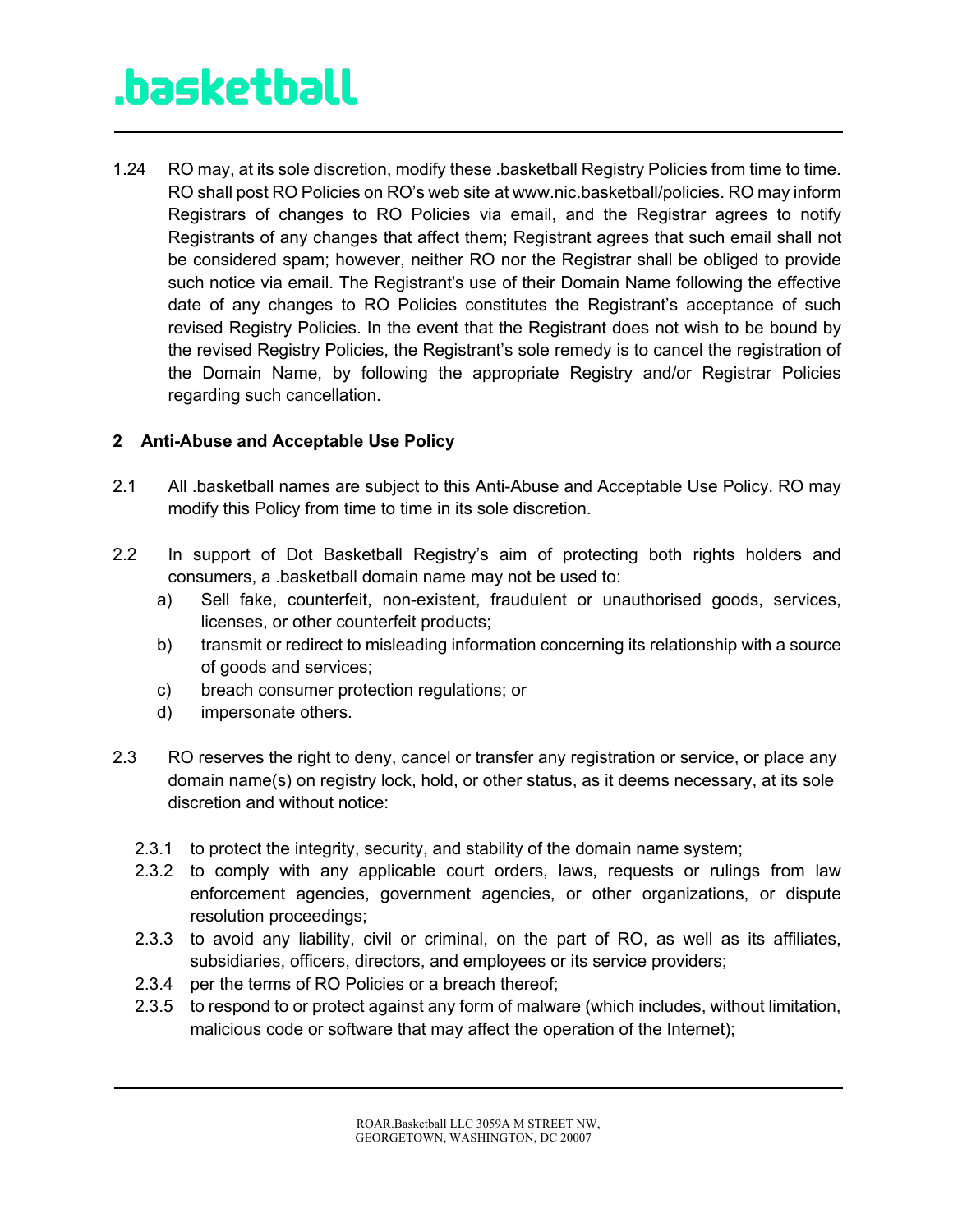- 2.3.6 to comply with specifications of any industry group or recognized authority on Internet stability (i.e., RFCs);
- 2.3.7 to correct mistakes made by RO or any registrar in connection with the domain name registration;
- 2.3.8 for non-compliance with the terms of the Qualified Launch Program or the Community Priority Period (a Limited Registration Period), or,
- 2.3.9 for non-payment of any fees owed;
- 2.3.10 pending the resolution of a dispute.
- 2.4 The following activities are prohibited, and constitute registration abuse which may, if identified result in cancelling, suspending, transferring and/or or deleting of the domain name. The Registrant and/or user of domain names in the TLD agrees to:
	- a. Not upload, post, email, publish, transmit or otherwise make available (collectively, "Transmit") any content that in RO's sole discretion is considered, abusive, harassing, tortious, defamatory, vulgar, obscene, libellous, invasive of another's privacy, hateful, or racially, ethnically or otherwise objectionable;
	- b. Not impersonate, or attempt to impersonate, any person or entity, including, but not limited to, a Basketball celebrity, a personality, team, club, venue, brand, event travel company, guide or host, or falsely state or otherwise misrepresent your affiliation with a person or entity;
	- c. Not harm minors in any way; not abuse children or transmit child abuse material;
	- d. Not distribute malware; or operate botnets;
	- e. Not engage in phishing, piracy, trademark or copyright infringement, fraudulent or deceptive practices, counterfeiting or other activity contrary to applicable law;
	- f. Not forge headers or otherwise manipulate identifiers in order to disguise the origin of any content transmitted;
	- g. Not transmit any content that the Registrant or user does not have a right to make available under any law or under contractual or fiduciary relationships (such as inside information, proprietary and confidential information learned or disclosed as part of employment relationships or under nondisclosure agreements);
	- h. Not transmit any content that infringes any patent, trademark, service mark, trade secret, copyright or other proprietary rights ("Rights") of any party;
	- i. Not transmit any unsolicited or unauthorised advertising including, but not limited to, "junk mail," "spam," "chain letters," "pyramid schemes," "phishing" or "pharming"
	- j. Not transmit any content that contains software viruses or any other computer code, files or programs designed to interrupt, destroy or limit the functionality of any computer software or hardware or telecommunications equipment;
	- k. Not interfere with or disrupt servers or networks, or disobey any requirements, procedures, policies or regulations of networks;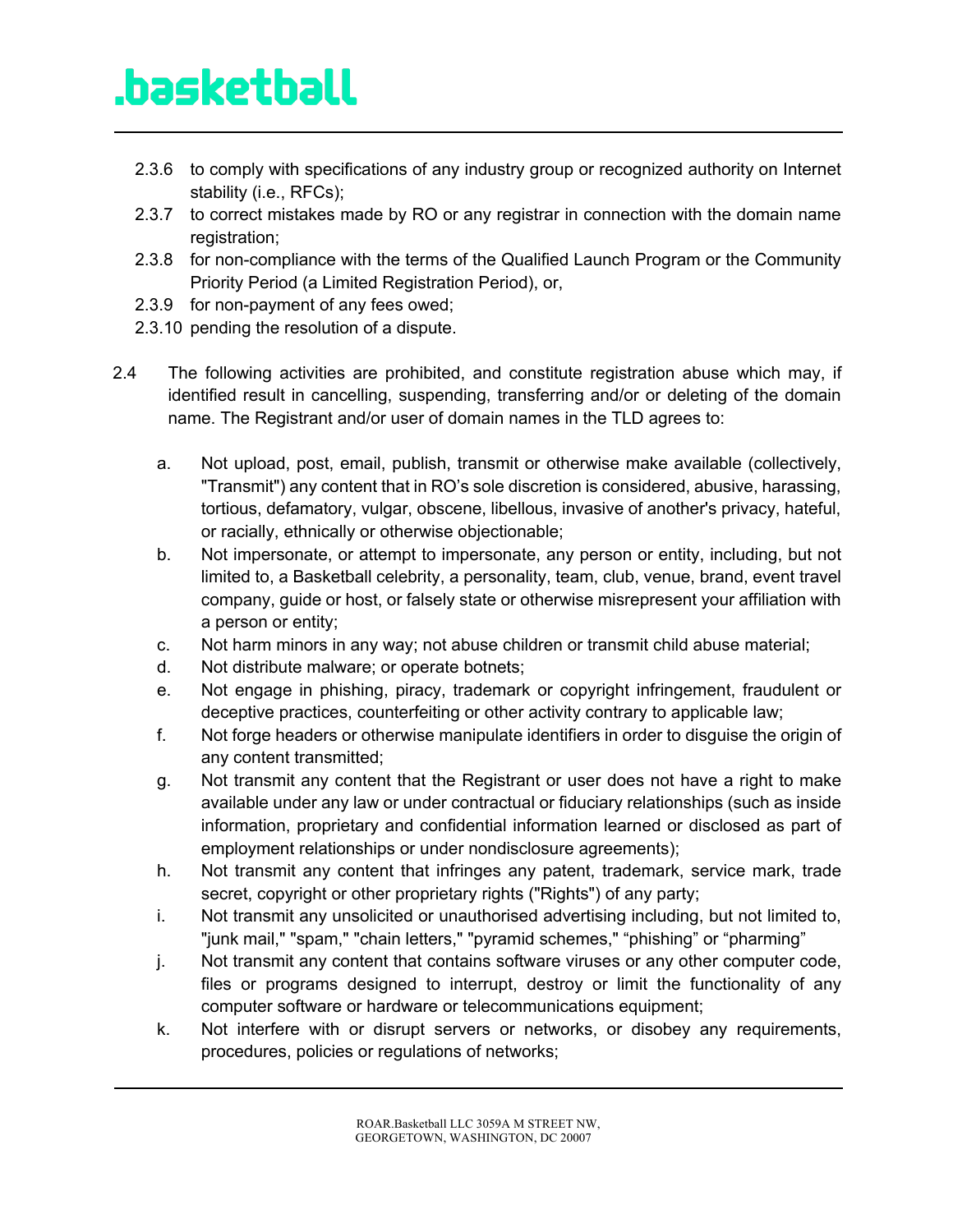- l. Not relay email, or any form or part of electronic communications, from a third party's mail servers without the permission of that third party
- m. Not use "robots" or otherwise harvest other's email addresses for purposes of sending unsolicited or unauthorised material;
- n. Not upload, post, email, or transmit the same message, URL, or text, including linked files, multiple times;
- o. Not intentionally or unintentionally violate any applicable local, state, national or international law, including, any rules of any national or other securities exchange, and any regulations having the force of law;
- p. Not engage, or attempt to engage, in Spoofing
- q. Not "stalk" or otherwise harass another, or engage in cyber bullying
- r. Not sell counterfeit or unauthorised goods or commit fraud
- s. Not engage in typo-squatting or cyber-squatting.
- t. Not allow their systems and services to be compromised in such a way as to allow a  $3<sup>rd</sup>$  party to engage in any of the activities that would be deemed to be in breach of this Policy.
- u. Not suggest any endorsement, approval or support by FIBA or RO of any goods or services sold or advertised for sale at .basketball sites; for the avoidance of doubt, mere registration of a brand or product name is not to be taken as endorsement, approval or support by FIBA or the .basketball Registry of the brand or any products sold under or by reference to that brand.
- 2.5 All Registrants must comply with all applicable laws including those that relate to privacy, data collection, data protection, consumer protection (including in relation to misleading and deceptive conduct) and applicable consumer laws in respect of fair lending, debt collection, organic farming (if applicable), disclosure of data and financial regulations.
- 2.6 If a Registrant is collecting and maintaining sensitive health and financial data, then they must comply with applicable laws on the provision of such services and include security measures appropriate to that sector.
- 2.7 In the event that a Registrant has registered a domain name that infringes the rights of another, RO reserves the right in cooperation with the sponsoring Registrar to cancel or transfer such domain name registration, and take further action against the Registrant.
- 2.8 All .basketball domain names are subject to ICANN's policies (as amended from time to time), including the dispute resolution procedures of UDRP, URS and the rights of trademark holders as enforced by courts of law.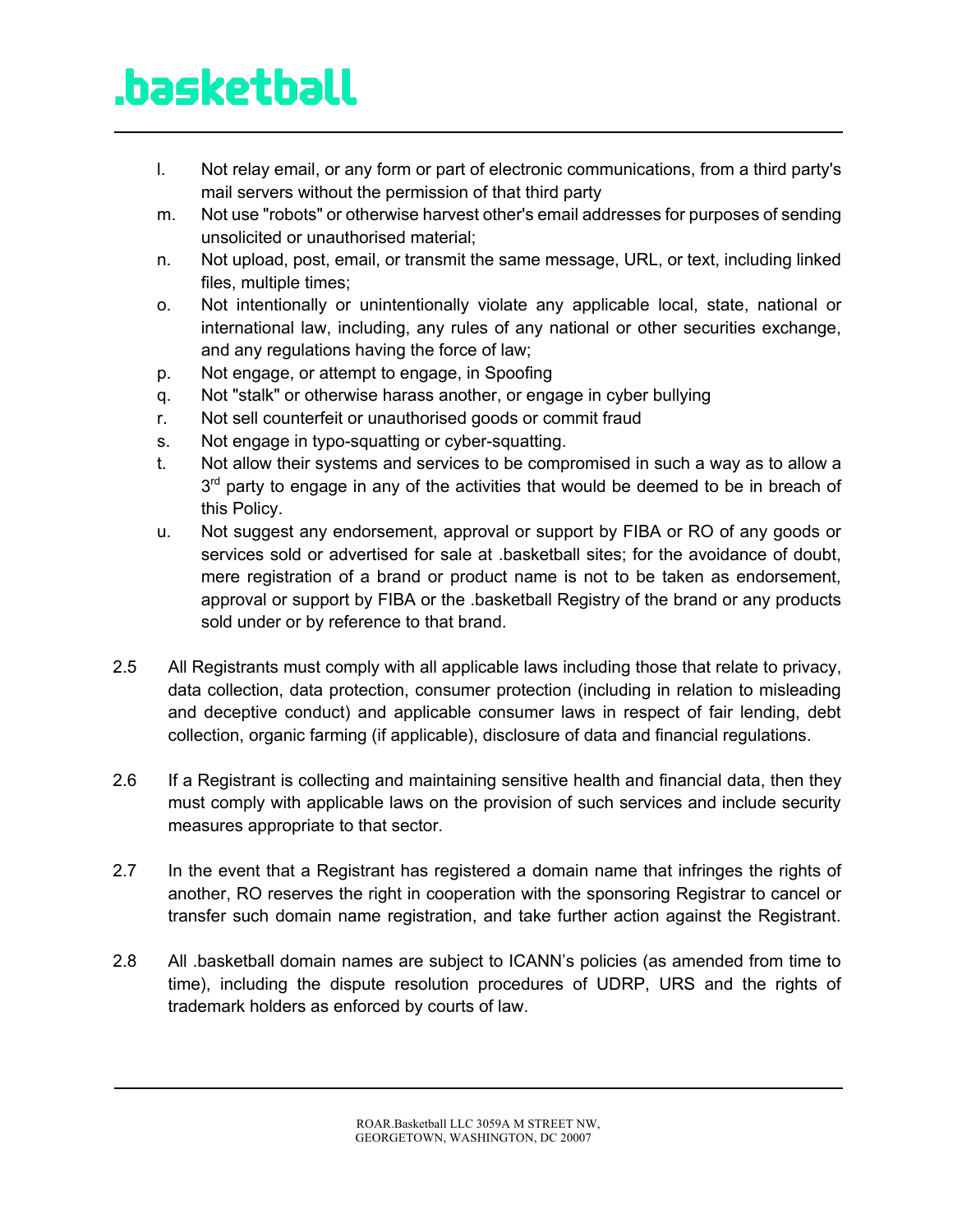- 2.9 This Policy does not exhaustively cover all potential abuses of domain names which may result in the suspension, transfer, cancellation or locking of a domain name under this Policy.
- 2.10 A Registrant may not operate third level registries, or sell, license or lease subdomains, unless it has received express written permission of RO to do so. For the avoidance of doubt, all Policies herein apply in full force to any sub-domains howsoever created. If you wish to enquire about such use, please contact: info@roar.basketball
- 2.11 This Policy does not give rise to any rights of compensation or claims against RO or FIBA howsoever caused.
- 2.12 Victims of counterfeits, misrepresentation or any breaches or infringements of Anti-Abuse and Acceptable Use Policies herein are encouraged to contact RO with specific complaint(s) at abuse@registry.godaddy in order that RO may investigate the matter. RO does not guarantee a reply or that any action will be taken. If RO in its sole discretion finds that any of the Policies herein have been breached then RO may suspend, lock or cancel the Registration without notice.
- 2.13 Compliance with all laws. RO must take into account all applicable laws, rules and regulations in the jurisdictions where it operates. As such RO reserves the right to deny or cancel registrations based upon relevant sanctions, programs or standards administered and/or supported in other jurisdictions.

### **3. Reserved Names and Premium Names Policy**

- 3.1 RO may modify this Policy from time to time in its sole discretion.
- 3.2 RO may reserve (e.g. withhold from registration or allocate to itself), restrict, cancel or block certain domain names from registration ("Reserved List"). RO may add or remove domain names from its Reserved List at any time. This Reserved List of domain names shall generally consist of:
	- 3.2.1 Names reserved for Registry operations and other purposes, including without limitation, certain premium names retained for use by Registry's strategic partners, generic words, and names for later release;
	- 3.2.2 Names reserved to comply with ICANN requirements such as, but not limited to, Specification 5 of the .basketball gTLD Registry Agreement;
	- 3.2.3 Names reserved for its Qualified Launch Program ("QLP") and Community Priority Period) as described below in Section 4 and Section 5.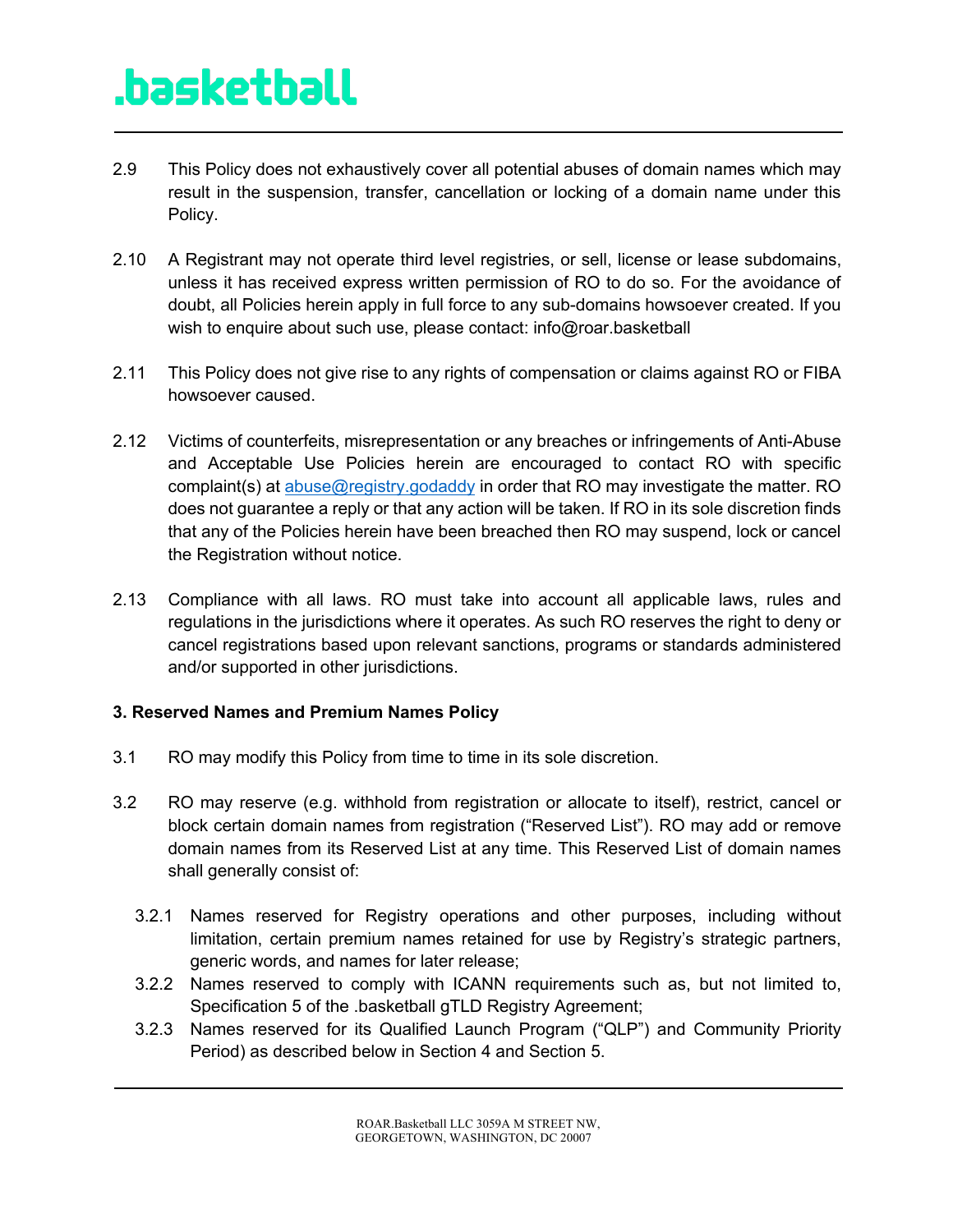- 3.2.4 Premium Names including generic names and key words for later release by RO;
- 3.2.5 Names that are temporarily unavailable due to processing delays from Sunrise or pending verification registrations, or for other reasons.
- 3.2.6 Names of, or used by Basketball community members, including sponsors and the name of every Country, the official 2-letter and 3-letter country codes, the current names of every country's national Men's and Women's teams, and the name currently used in the domain name of the website for the national federation of every country.
- 3.3 Premium Generic Names. RO may reserve generic key words under this policy for individual release or later bulk release. Interested parties are encouraged to apply to RO for any such name by application to RO at info@roar.basketball stating the intended purpose and attaching any business plans if relevant. Applications will be reviewed on a first come first served basis subject to RO's sole discretion.

### **4. This section left intentionally blank**

### **5. Dot Basketball Community Priority Period**

5.1 This Clause contained references to the Basketball Community Priority Period, ("RCPP") which has now closed. Enquiries about the RCPP, or registrations granted under it should be referred to info@roar.basketball

### **6. Sunrise Policy**

6.1 These policies no longer contain reference to the Sunrise Policy applying at the time of the Sunrise period of the Basketball TLD. Details of the previously applicable policy may be obtained via query directed to info@roar.basketball

### **7. Sunrise Dispute Resolution**

7.1 These policies no longer contain reference to the Sunrise Dispute Resolution Policy applying at the time of the Sunrise period of the .basketball TLD. Details of the previously applicable policy may be obtained via query directed to info@roar.basketball

### **8. Trade Mark Claims Notification**

8.1 RO will send trademark Claims notifications in accordance with the ICANN and TMCH policies during Sunrise and for a period not less than 90 days of .basketball General Availability. In the event an Applicant proceeds with a Registration Application, a notification is sent to the record holder of the TMCH entry. Such Applicant may further be deemed on notice of the intellectual property claims corresponding to the TMCH entry.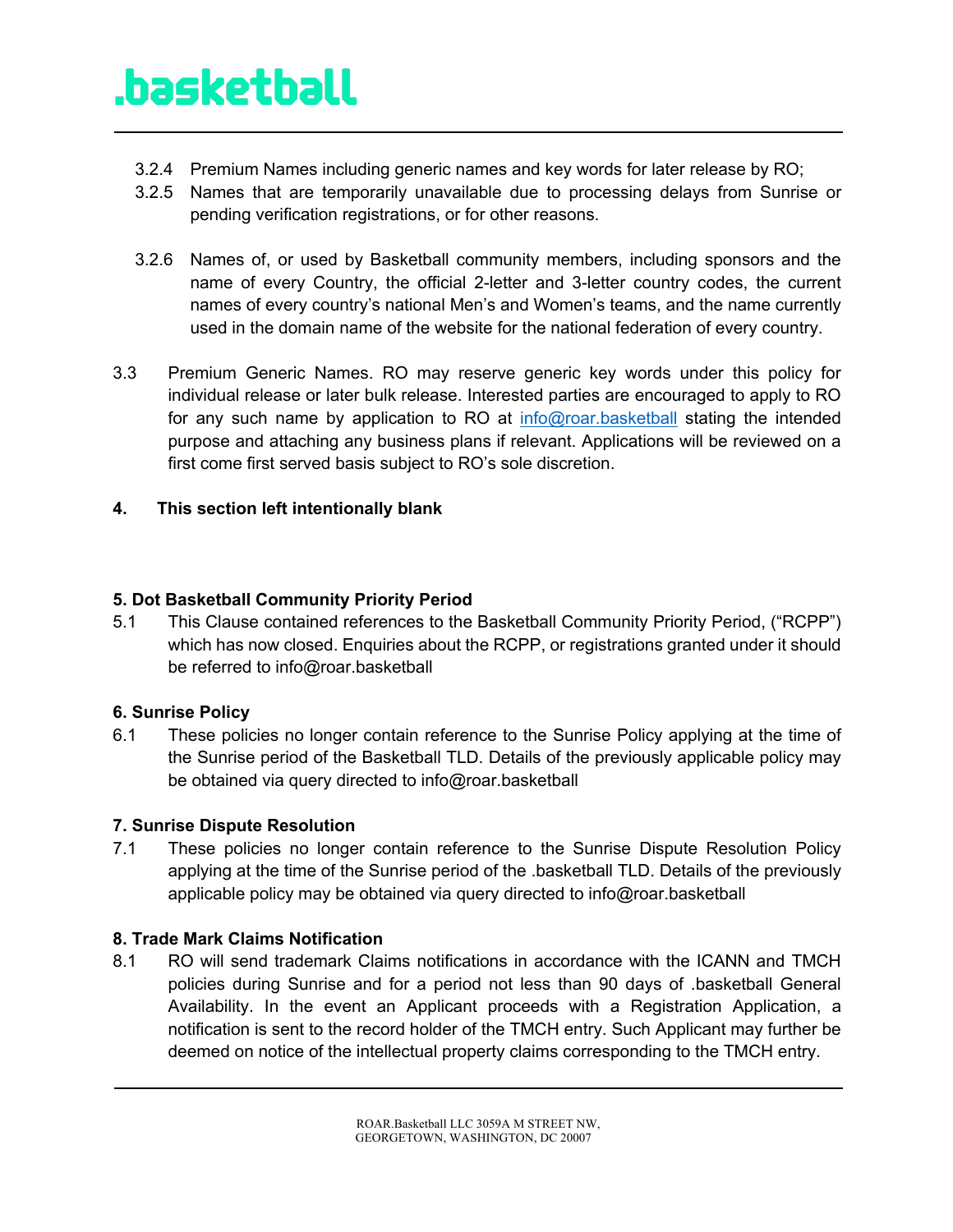8.2 Any changes to this policy of claims notice will be subject to 90 days notice to all .basketball accredited registrars.

### **9. Registrant Obligations**

- 9.1 By applying to register, or registering one or more .basketball domain names the Registrant acknowledges that they have read and agree to be bound by all terms and conditions of this Policy, including changes to this Policy.
- 9. 2 Registrants agree:
	- a) Not to use the domain name in violation of any of the provisions of the AUP.
	- b) To provide accurate and up-to-date WHOIS information
	- c) To provide timely and accurate updates to their WHOIS contact information.
	- d) Not to claim or imply that they have authorizations, accreditations, charters, licenses
	- e) and/or other related credentials that they do not possess.
	- f) Provide and keep up-to-date an administrative contact, to be used by RO and/or the Registrar for the notification of complaints or reports of registration abuse.
	- g) Provide and keep up-to-date information on the name and contact details of the regulatory, or industry self-regulatory entity or entities with control or jurisdiction over their main place of business.
	- h) To comply with all applicable laws, including those that relate to privacy, data collection, consumer protection (including in relation to misleading and deceptive conduct), fair lending, debt collection, organic farming, disclosure of data, and financial disclosures.
	- i) To implement reasonable and appropriate security measures, as defined by applicable law, if they collect and maintain sensitive health and financial data.
	- j) Not to upload, display, promote or otherwise distribute content for which they do not have a legal or contractual right.
	- k) Not to upload, transmit, display, promote or otherwise distribute any material in violation of any applicable law or regulation. This includes material that is:
	- a. harassing, bullying, abusive, and or constitutes an illegal threat, violates export control laws, and hate propaganda, or
	- b. sensitive and proprietary or otherwise prohibited by local, national and or international industry regulations.
	- l) Not to infringe or otherwise interfere with the proprietary rights and or trademarks of other party or parties.
	- m) Not to claim, falsely state, infer, or otherwise misrepresent their affiliations.
	- n) Not to speak for, or on behalf of any individual, business, association, institution or other organization for which they have no authorization.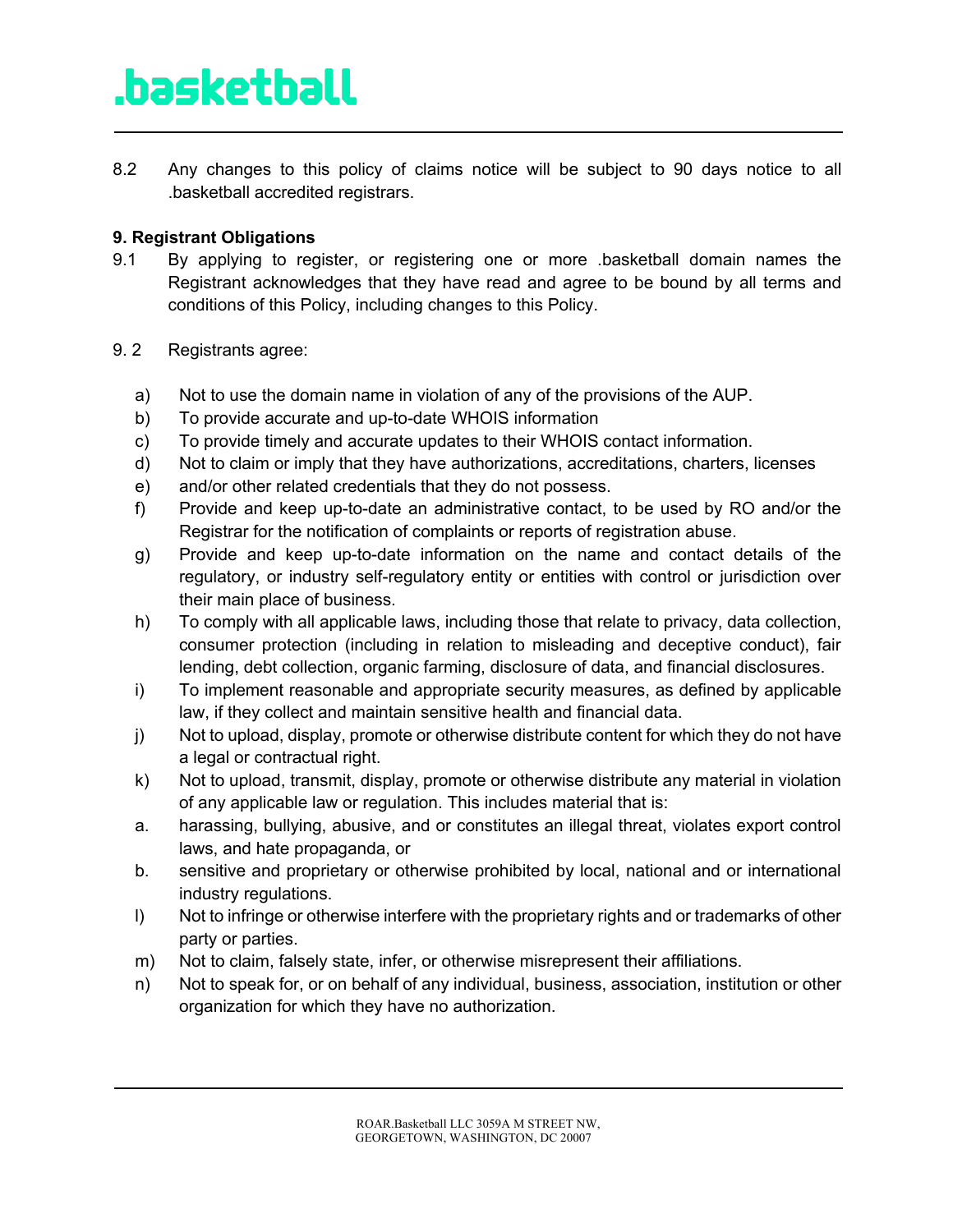- o) Not to upload, display, promote or otherwise distribute content intended to defame, scorn, or ridicule, RO, the sport of Basketball, FIBA, its subsidiaries nor their staff, directors or shareholders.
- p) Not to use private registration (Proxy Service) as means of providing anonymity in order to engage in unlawful or fraudulent activities – including those meant to violate the intellectual property rights of  $3<sup>rd</sup>$  party or parties.

#### **10. Privacy Policies**

#### **Introduction**

10.1 RO has appointed Registry Services, LLC, its Registry Service Provider RO collects information about visitors to RO's website and .basketball registrants through a variety of means. This information is stored and used in a number of different ways. This Privacy Policy is intended to outline the information RO collects and how it is stored, used and protected. RO may modify this Policy from time to time in its sole discretion. Any modifications or amendments to this Policy shall be effective upon posting on the RO's website giving at least 14 calendar days before it becomes effective.

### **Policy**

- 10.2 RO, having considered the applicable laws on data protection principles, adopts the following privacy policies:
	- 1. Personal data shall be processed fairly and lawfully.
	- 2. Personal data shall be obtained only for one or more specified and lawful purposes, and shall not be further processed in any manner incompatible with that purpose or those purposes.
	- 3. Personal data shall be adequate, relevant and not excessive in relation to the purpose or purposes for which they are processed.
	- 4. Personal data shall be accurate and, where necessary, kept up to date.
	- 5. Personal data processed for any purpose or purposes shall be kept for no longer than is necessary for that purpose or those purposes.
	- 6. Appropriate technical and organisational measures shall be taken against unauthorised or unlawful processing of personal data and against accidental loss or destruction of, or damage to, personal data.

### **Relationship with Registrars**

10.3 Domain names are distributed through Registrars, accredited by ICANN, and who have entered into a Registry Registrar Agreement ("RRA") with RO. These registrars are agents who register domain names on behalf of their customers, and typically provide additional services (such as web hosting, email, and SSL certificates). Registrars have broad powers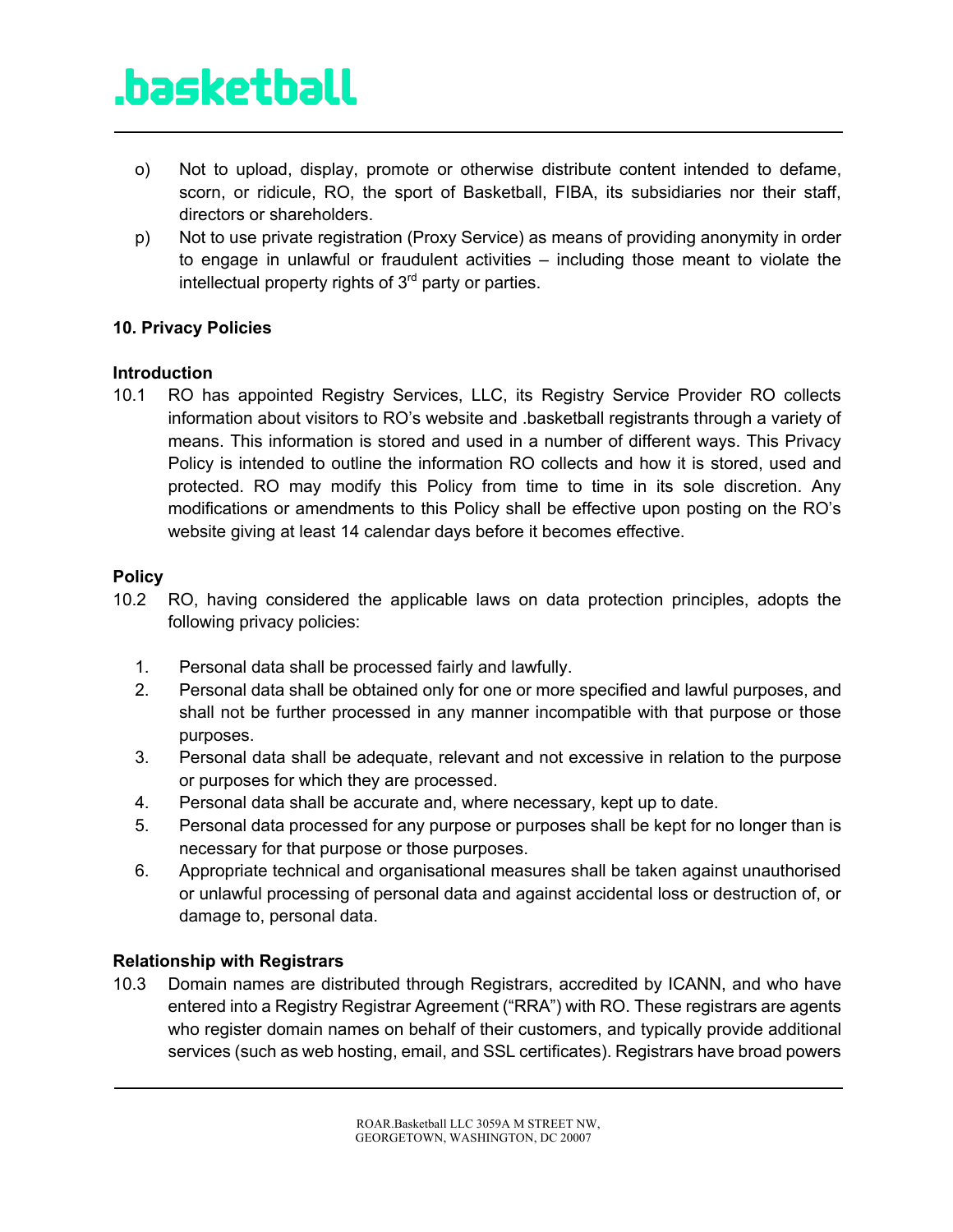to register, delete, and modify the domain names that are registered for their customers, and use a variety of automated and manual tools to do so.The RRA requires that Registrars ensure that their connection to RO System is secure, and that all data exchanged between their system and RO system is protected. However, RO cannot ensure or guarantee the security of Registrars' systems. Registrants should contact their registrar if they have any questions or concerns about how the registrar processes, stores and transmits their personal information.

#### **What information RO collects**

- 10. 4 Each domain name registered in the .basketball database has to be associated with the following information:
	- Registered Name Holder (or registrant): the legal owner of the domain name.
	- Administrative Contact: the entity authorised by the registrant to interact with the registrar on behalf of the registrant.
	- Technical Contact: the entity authorised by the registrant to maintain the technical operations of the domain name.
	- Sponsoring registrar: The entity authorised by the registrant to register and manage the domain.
	- Name servers: the domain name servers to which the domain must be delegated in order to function.
- 10.5 The following information may also be provided:
	- **Billing Contact:** the entity authorised by the registrant that is responsible for payment of registration and renewal fees to the registrar.
	- **DNSSEC DS records:** digests of the DNSSEC Secure Entry Point (SEP) for the domain name.
- 10.6 The Registrant and the Administrative, Technical and Billing Contacts described above include the following verified information:
	- Contact Name/Role
	- Organisation
	- Street Address
	- City
	- State/Province
	- Post code
	- Country
	- Phone
	- Fax
	- Email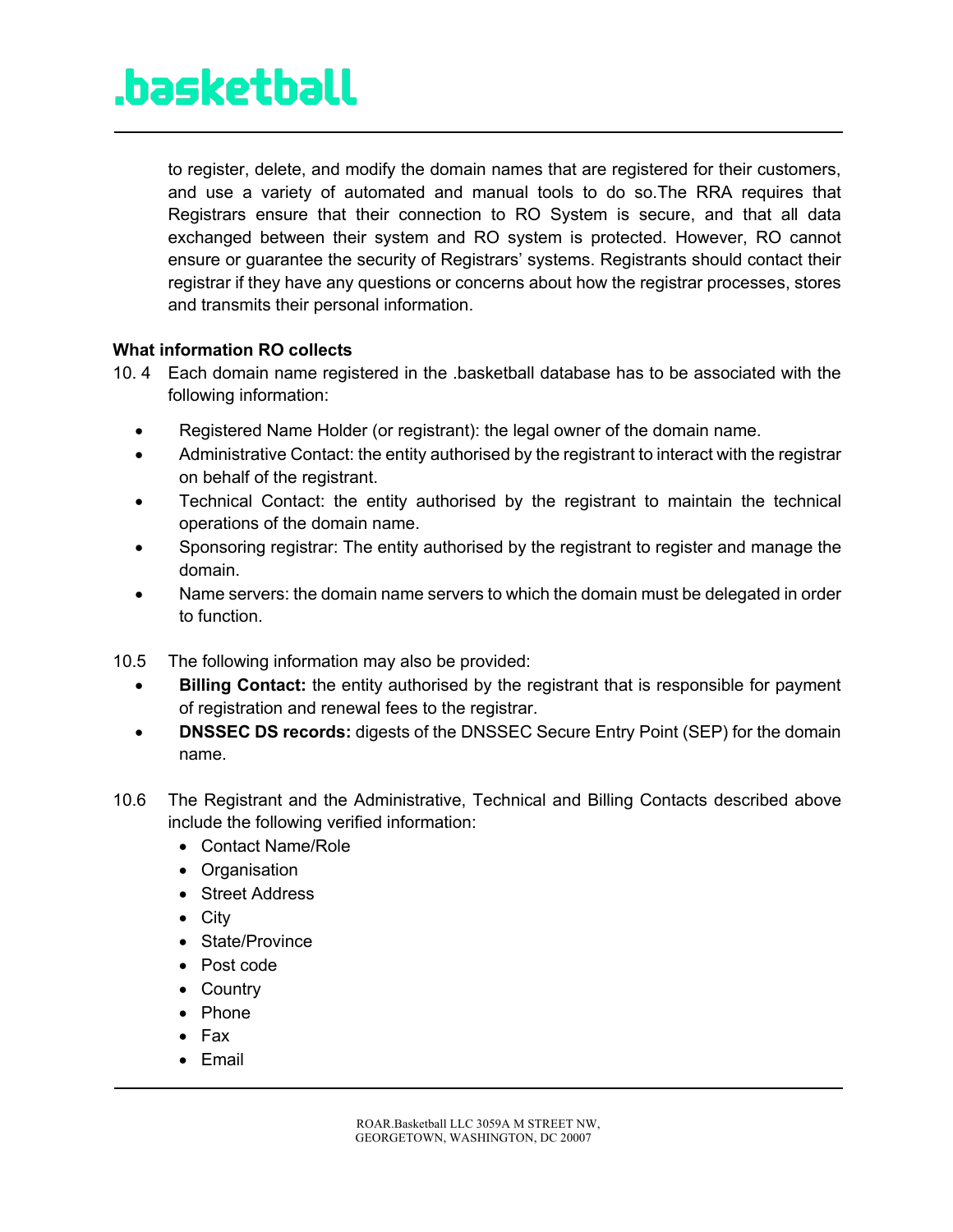- 10.7 The Registrar provides this information to RO when the domain is registered. Registrars can also amend the above information at any time during the lifetime of the domain registration. The Registrar does not share with RO the Registrant's methods of payment or such other information about services a registrant may have with a given registrar.
- 10.8 At the point of registration, RO also stores the following information:
	- The creation date of the domain,
	- The expiry date of the domain,
	- Status codes used for Registry operations including, but not limited to, lock the domain, or prohibit updates.
	- A random authorisation code used for transfers.
- 10.9 RO may also collect and retain information voluntarily supplied by applicants under its dispute procedures or QLP program, Community Priority Period, or to support premium names applications. Such information may also be shared with third parties charged with the review of such applications and verification services or for the conduct of such dispute resolution procedures. RO will only have such information as provided voluntarily in order to validate the application for the domain name(s).

#### **Information RO does not collect**

- 10.10 RO does not receive or store any of the following information:
	- 1. The IP address of the registrar's customer,
	- 2. Any credit card information,
	- 3. Any passwords used by the registrant to access the registrar's website.

#### **How information is stored**

- 10.11 Domain name registration information is stored in a central database. This database is hosted in a secure co-location facility and is protected by enterprise-grade firewalls.
- 10.12 RO takes regular backups of the database to ensure continuity of service. All backups are stored in an encrypted format and are transmitted to off-site locations using encrypted communications channels to prevent unauthorised access.

#### **How information is used**

10.13 RO uses the domain name, name servers, and DNSSEC DS records (if any) to publish DNS zone files to facilitate the functioning of the domains. This information can be queried through RO's public DNS servers. Third parties can also access copies of the zone files after signing an agreement.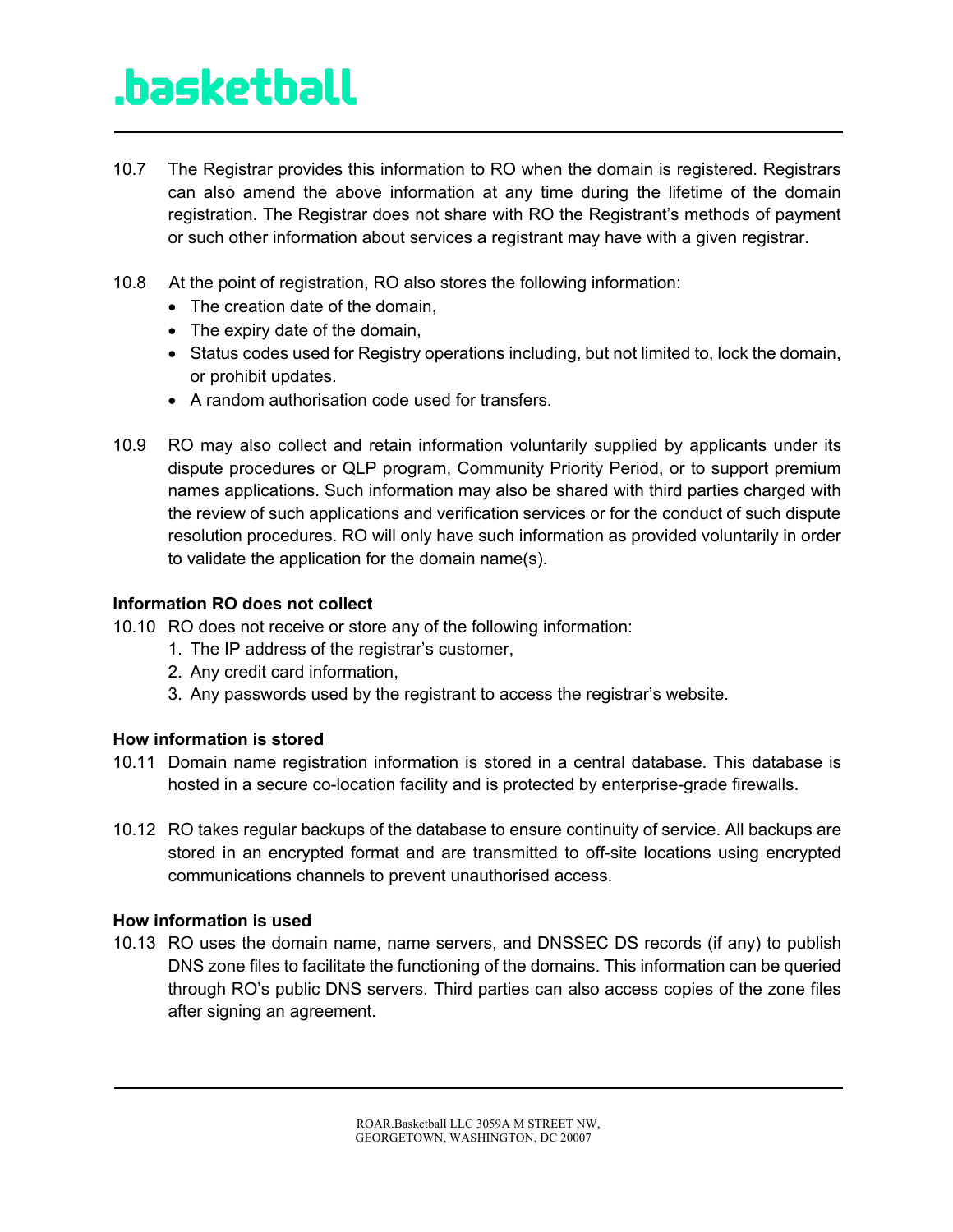- 10.14 The Registrant, Administrative, Technical and Billing Contact information is published via the Whois service. The Whois system is a standard service operated by all domain name registries and Regional Internet Registries (RIRs) and is used by third parties to obtain information about registered domain names, and has a variety of uses, including:
	- a. Supporting the security and stability of the Internet by providing contact points for network operators and administrators, including ISPs, and certified computer incident response teams;
	- b. Determining the registration status of domain names;
	- c. Assisting law enforcement authorities in investigations for enforcing national and international laws;
	- d. Assisting in combating abusive uses of information communication technology;
	- e. Facilitating enquiries and subsequent steps to conduct trademark research and to help counter intellectual property infringement;
	- f. Contributing to user confidence in the Internet by helping users identify persons or entities responsible for content and services online; and
	- g. Assisting businesses, other organizations and users in combating fraud, complying with relevant laws and safeguarding the interests of the public.
- 10.15 RO uses the Registrant, Administrative, Technical and Billing Contact information to contact the appropriate entities when dealing with the following issues, without limitation:
	- 1. Processing applications for domain names
	- 2. Non-payment of registration or renewal fees by the registrar<sup>1</sup>
	- 3. Misdirected SSL certificate requests
	- 4. Complaints of trademark or copyright infringement, malware, fraud or spam
- 10.16 An example of a typical Whois record appears below the data is a sample, for the purposes of display only , and is not provided for its accuracy:

[whois.nic.basketball] Domain Name: FIBA.basketball Registry Domain ID: D50657309-CNIC Registrar WHOIS Server: whois.roargroup.com Registrar URL: http://www.roargroup.com/ Updated Date: 2017-08-02T15:28:59.0Z Creation Date: 2017-07-28T16:14:42.0Z Registry Expiry Date: 2018-07-28T23:59:59.0Z Registrar: The Roar Group Registrar

<sup>&</sup>lt;sup>1</sup> In most cases, this is not required, however RO reserves the right to send notifications in some circumstances.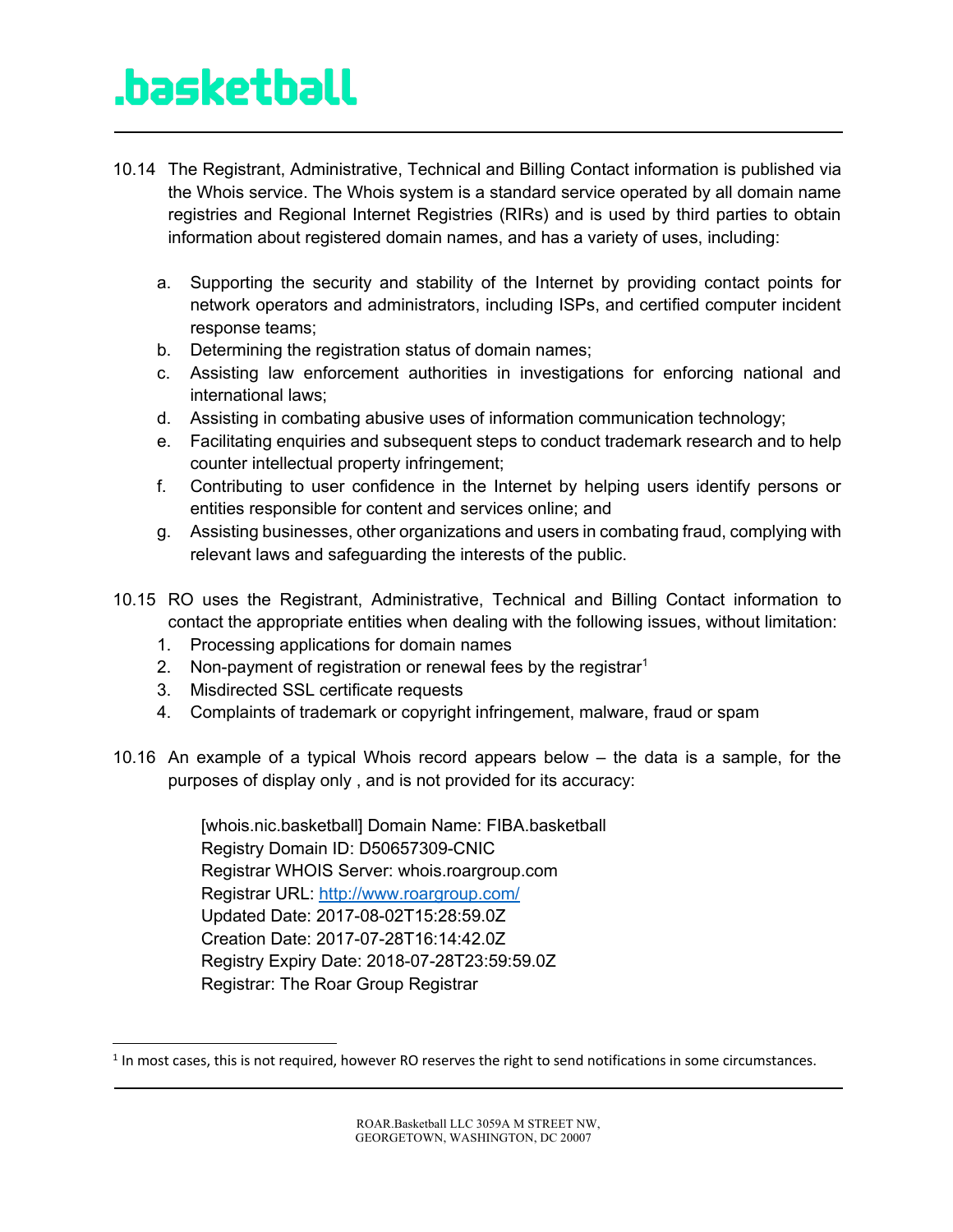IANA ID: 9999 Domain Status: inactive https://icann.org/epp#inactive Registry Registrant ID: C136967644-CNIC Registrant Name: Domain Administrator Registrant Organization: The Roar Group Registrant Street:PO Box 133251 Registrant City: Auckland Registrant State/Province: Registrant Postal Code: 1146 Registrant Country: NZ Registrant Phone: +64.21782255 Registrant Fax: Registrant Email: hamish@roargroup.com Registry Admin ID: C136967644-CNIC Admin Name: Domain Administrator Admin Organization: The Roar Group Admin Street: PO Box 133251 Admin City: Auckland Admin State/Province: Admin Postal Code: 1146 Admin Country: NZ Admin Phone: +64.21782255 Admin Fax: Admin Email: hamish@roargroup.com Registry Tech ID: C136967644-CNIC Tech Name: Domain Administrator Tech Organization: The Roar Group Tech Street: PO Box 133251 Tech City: Auckland Tech State/Province: Tech Postal Code: 1146 Tech Country: NZ Tech Phone: +64.21782255 Tech Fax: Tech Email: hamish@roargroup.com Name Server: DNSSEC: unsigned Registrar Abuse Contact Email: hamish@roargroup.com Registrar Abuse Contact Phone: +64.21782255 URL of the ICANN Whois Inaccuracy Complaint Form: https://www.icann.org/wicf/ >>> Last update of WHOIS database: 2017-10-17T21:59:58.0Z <<<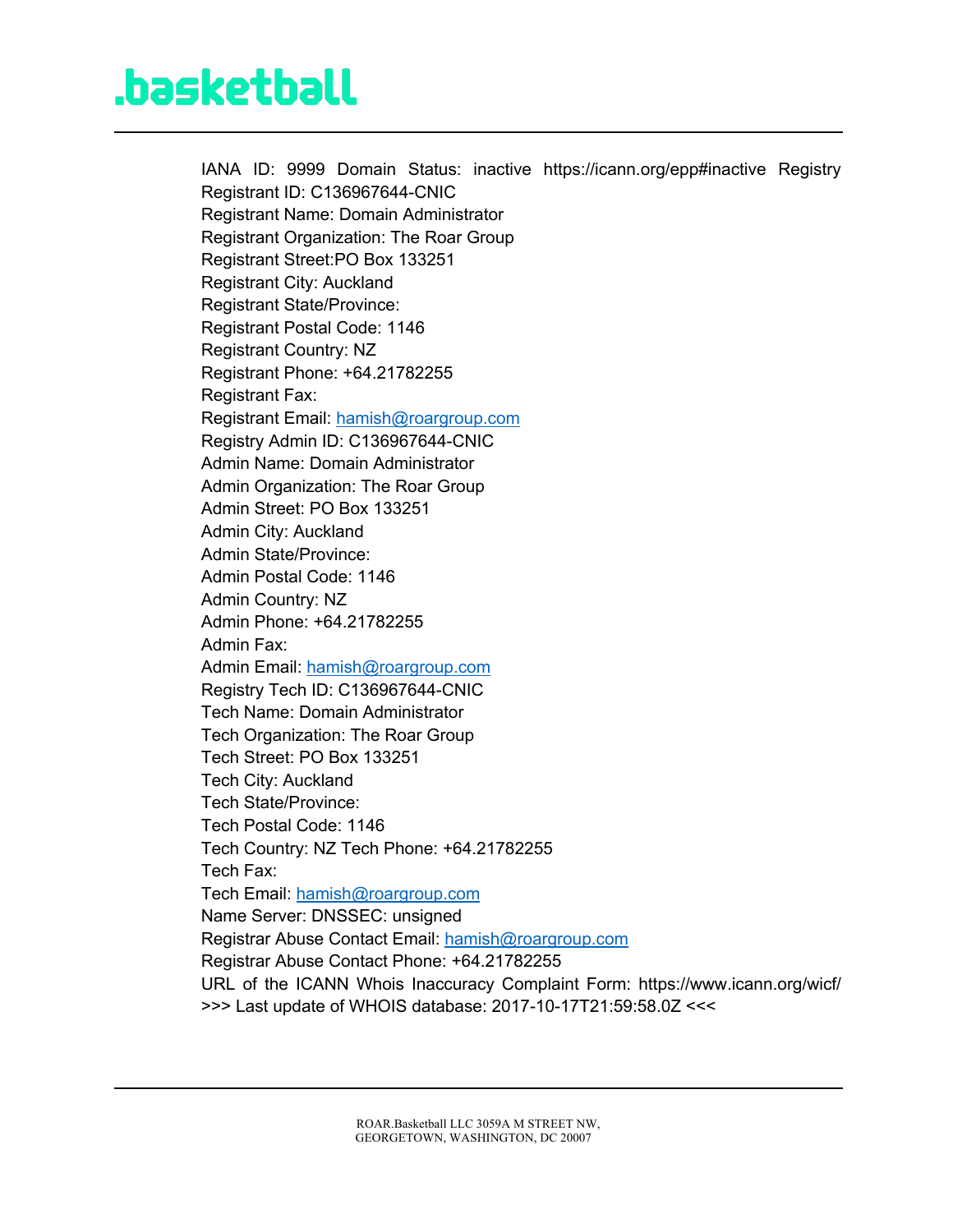#### **How information is protected**

- 10.17 All interfaces used to collect information (specifically, EPP and Toolkit systems, the webbased Registrar interface and RO website) use the Secure Sockets Layer (SSL) to encrypt information as it is transmitted to RO's system. This is the same technology used to secure e-commerce systems and online banking.
- 10.18 As described above, the database storing domain name registration data is hosted on a server in a secure colocation facility, protected by a firewall. When copied from this server, the database is always transmitted and stored using encryption technology.

#### **How to get further information or ask a question**

10.19 If a Registrant has any questions or comments about RO Policies, please contact RO at info@roar.basketball

#### **11. Whois Access Policy**

- 11.1 The Whois Access Policy relates to the dissemination of Domain Registration Information.
- 11.2 RO is required to collect and provide domain name registration information ("Whois Data") for a variety of purposes. RO provides access to Whois Data through a standard textbased network protocol on Port 43. Whois Data can also be accessed on RO's website at http://www.nic.basketball using a standard web interface.
- 11.3 Both interfaces are publicly available at no cost to the user and are reachable worldwide. This service is available to any Internet user and its use does not require prior authorization or permission.
- 11.4 Access to Whois Data in RO's database is provided to assist in determining the contents of a domain name's registration record. Whois Data consists not only of the domain name but also the relevant contact information associated with the domain name as provided by the registrant. It also identifies nameserver delegation and the domain name's registrar of record.
- 11.5 The data in this record is provided for informational purposes only; RO does not guarantee Whois Data accuracy. This service is intended only for query-based access. By submitting a Whois query to RO, you agree to abide by this Whois Access Policy (this "Policy"). Please note that RO may modify this Policy from time to time in its sole discretion.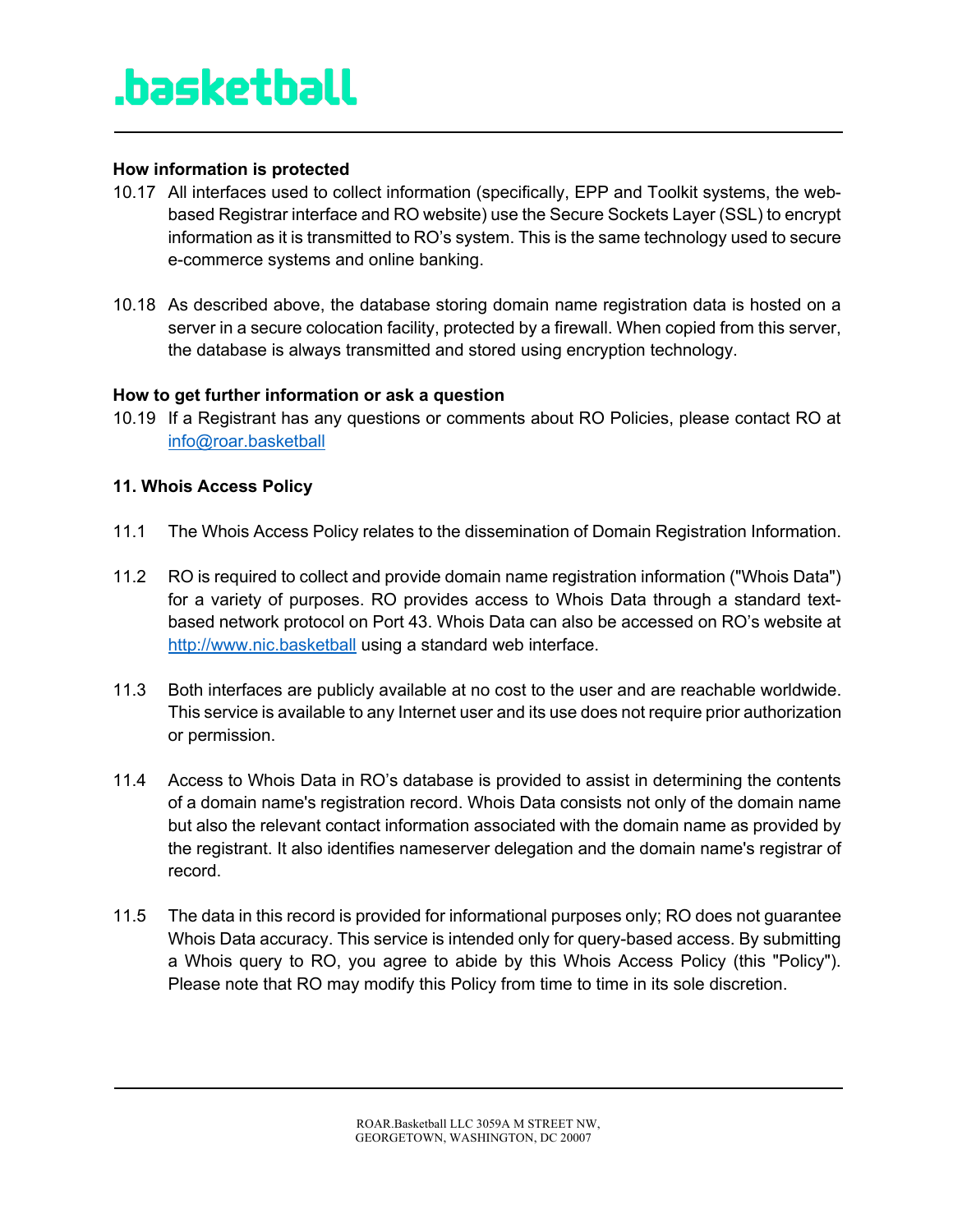#### **Security and Stability Considerations**

- 11.6 Abuse of RO's Whois interface through data mining may be mitigated by detecting and limiting bulk query access from single sources. Such queries by non-authorised parties will be limited and unauthorised queries may result in responses that do not include data sets representing significant portions of the registration database.
- 11.7 In addition, RO's Whois web interface adds a simple challenger- response CAPTCHA that requires a user to type in the characters displayed in a certain image.
- 11.8 RO will employ a blacklist to block access to Whois Data by those found to violate this Policy or any .basketball policy. At RO's sole and complete discretion, individual Internet protocol ("IP") addresses or IP ranges may be prevented from accessing Whois Data.

#### **Terms of Use**

- 11.9 By accessing Whois Data from RO, the user agrees to use the Whois Data only for lawful purposes and that under no circumstances will use the Whois Data to:
	- 1. allow, enable, or otherwise support the transmission by e-mail, telephone, or facsimile of mass unsolicited, commercial advertising or solicitations to any entities (other than your existing customers from whom you collected such information with their knowledge and permission);
	- 2. enable high volume, automated, electronic processes that send queries or data to the systems of RO, its registry service provider or any ICANN-accredited registrar, except as reasonably necessary to register domain names or modify existing registrations; or
	- 3. collect or attempt to collect the majority or entirety of the Whois database contents.
- 11.10 Users who collect Whois Data by any of the above purposes are prohibited from publishing such Whois Data.
- 11.11 When using RO's Whois service, the user should consider the following:
	- 1. The Whois service is not a replacement for standard EPP commands;
	- 2. Whois Data is not considered authoritative for registered domain objects;
	- 3. The Whois service may be scheduled for downtime during production or operation, testing and evaluation maintenance periods; and,
	- 4. Queries to the Whois service may be "throttled" (i.e. if too many queries are received from a single IP address within a specified time, the service will begin to reject further queries for a period of time to prevent disruption of Whois service access).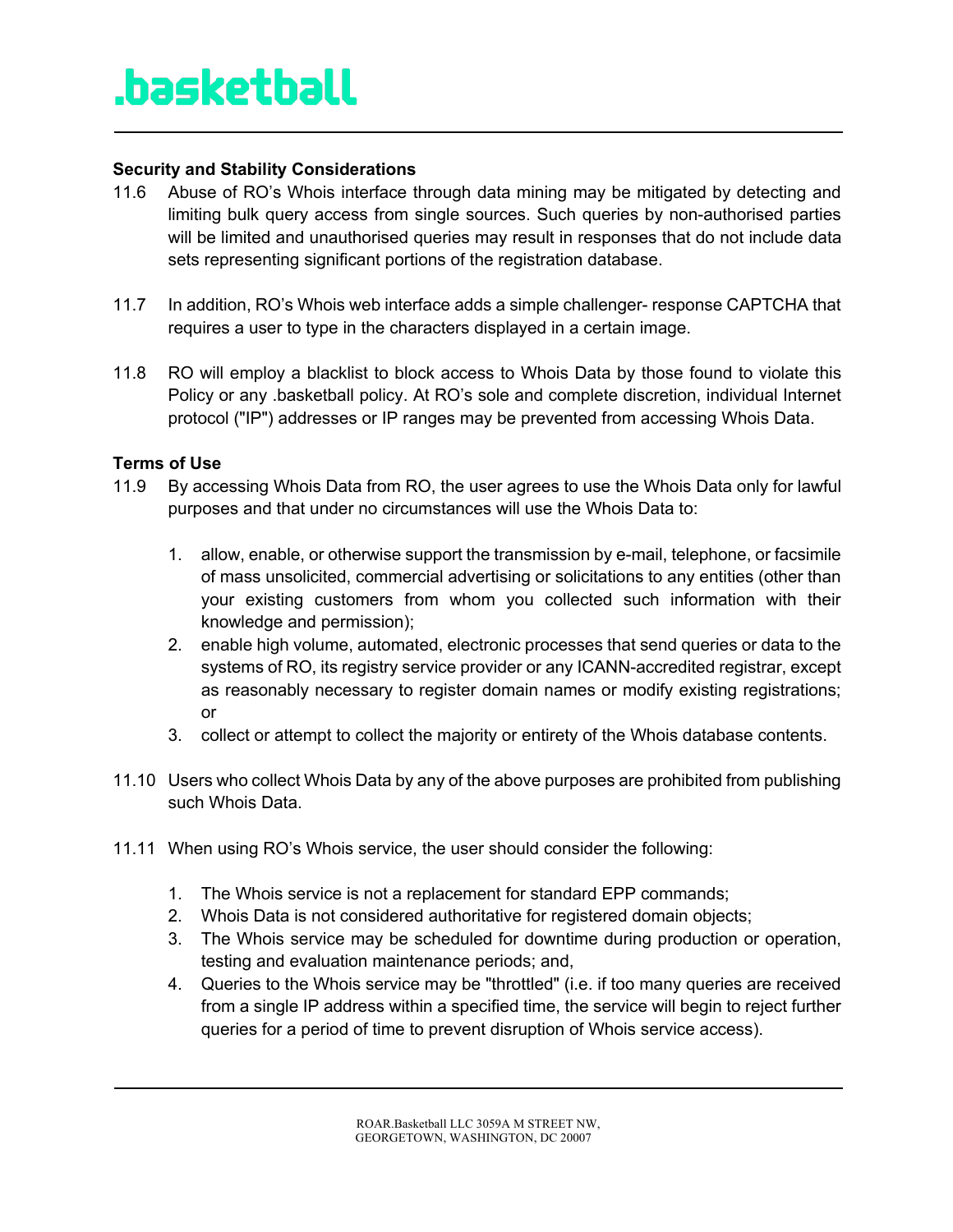11.12 Information regarding the RO's searchable Whois service is available on its website at www.nic.basketball.

### **12. Amendments**

- 12.1 RO may modify its Policies from time to time in its sole discretion. RO reserves its rights to update its policies herein upon no less than 14 calendar days' notice to Registrars for the limited purposes of:
	- 1. Updating RO's contact information (email, address, etc)
	- 2. Complying with ICANN consensus policies
	- 3. Complying with new consumer protection legislation
	- 4. Correcting and updating links
	- 5. Correcting typographical errors OR
	- 6. Updating policies following ICANN approved additional registry services or amendments to the .basketball Registry Agreement which have been subject to an RSEP or other approval process by ICANN.
- 12.2 Notices under section 13.1 shall be effective upon posting on RO website.
- 12.3 Any changes of policies which would require technical implementation or modifications to the Registrant Agreement by the Registrar shall be effective upon posting on the RO website and giving ninety (90) days prior written notice to all .basketball accredited Registrars.

#### **13. LAUNCH PLAN**

The .basketball launch plan will include the following phases:

### **Qualified Launch Program (QLP)**

13.1 Allocation of Qualified Launch Program Names as per section 5.

#### **Trademark Sunrise ("Sunrise")**

13.2 Sunrise will be an end-date trademark sunrise period lasting at least 60 days, followed by Sunrise Allocation. Sunrise and QLP phases will both terminate at the same time.

#### **Basketball Community Priority Registration Period**

13.3 There will be a Basketball Community Priority period of at least 1 year from the end of Sunrise until the launch of GA. All registrants filing within this period must supply a token by which the registry will confirm (or not) their approval by the community to apply to register .basketball names within this period. Tokens will be issued by FIBA, through the National Federations and other community-based administrative entities.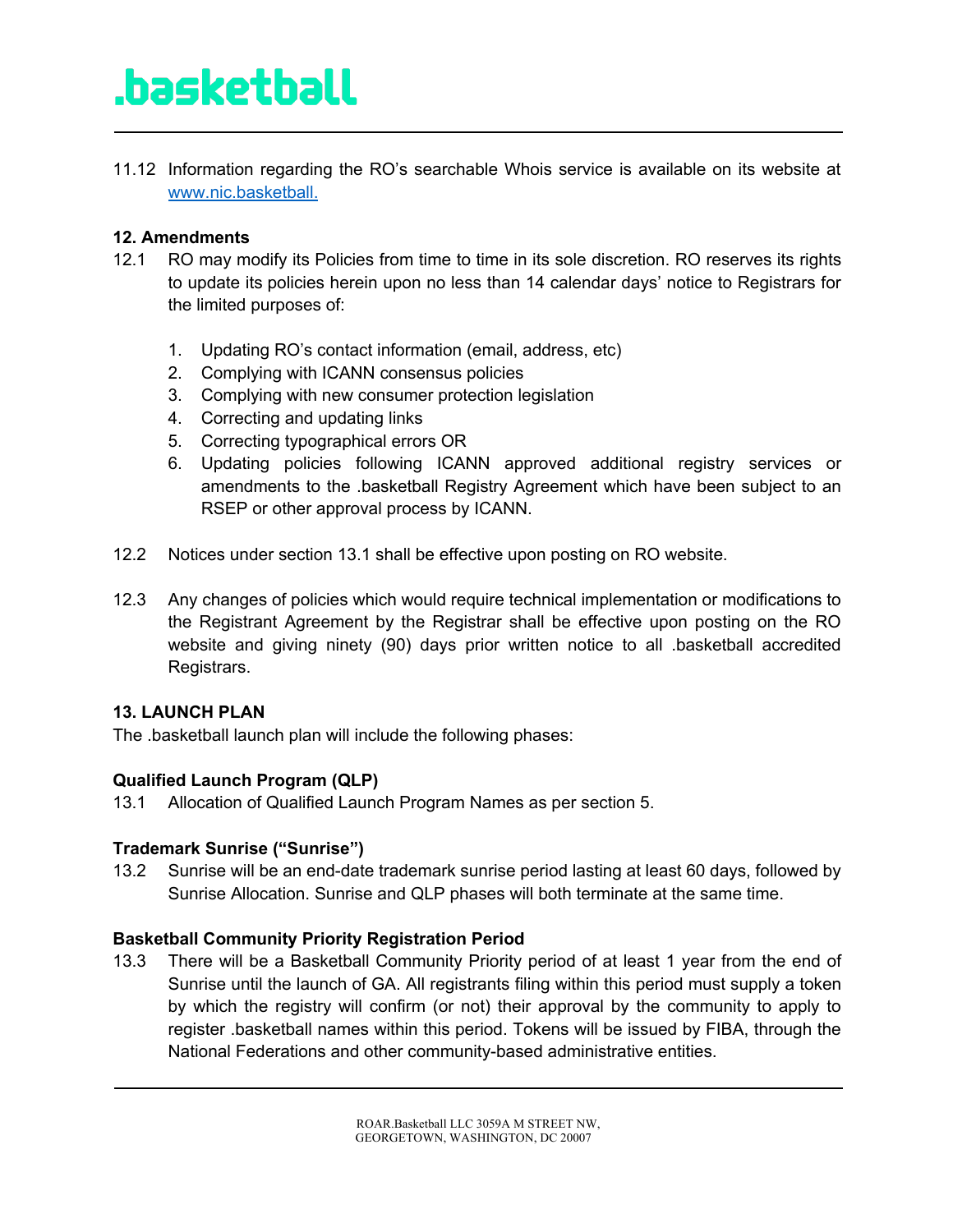This period has at least three distinct phases:

- (1) **Invitation Only** period. Selected subsets within the Basketball community will be invited to register names of their choice, related to their community. In addition to the token, coupons will be made available via the Registrars that will define the length of time of the respective Invitation Only period, and the selling prices of domain names in that period. The Invitation Only period will run for at least 4 months.
- (2) This clause left intentionally blank.
- (3) **General CPP.** This is a period of Community priority, open to all members of the community. Names will be allocated on a "first come, first served" basis. The General CPP runs from the end of the Invitation Only phase. All members may apply provided they have a verified token processed through the Registrar and accepted by the Registry.

#### **Implementation.**

13.4 This clause provided for the implementation of the Launch phases prior to General Availability, and which have now closed. Queries about the implementation of these phases may be directed to info@roar.basketball

#### **General Availability ("GA")**

13.5 GA will follow the Community Priority Period*.* The first 7 days of GA will consist of an Early Access Program ( "EAP").

#### **Dates**

13.6 The dates of each phase will be announced on the Registry Website and as shown at ICANN TLD Start-up Information.

### **14. DEFINITIONS USED IN THESE POLICIES**.

"Accredited Registrar" or "Registrar" means a domain name registrar that is (i) accredited by ICANN and (ii) has entered into a Registry-Registrar Agreement with RO.

"Allocation" means the method by which a domain name is created and assigned to an Applicant; "Allocated" shall have a corresponding meaning.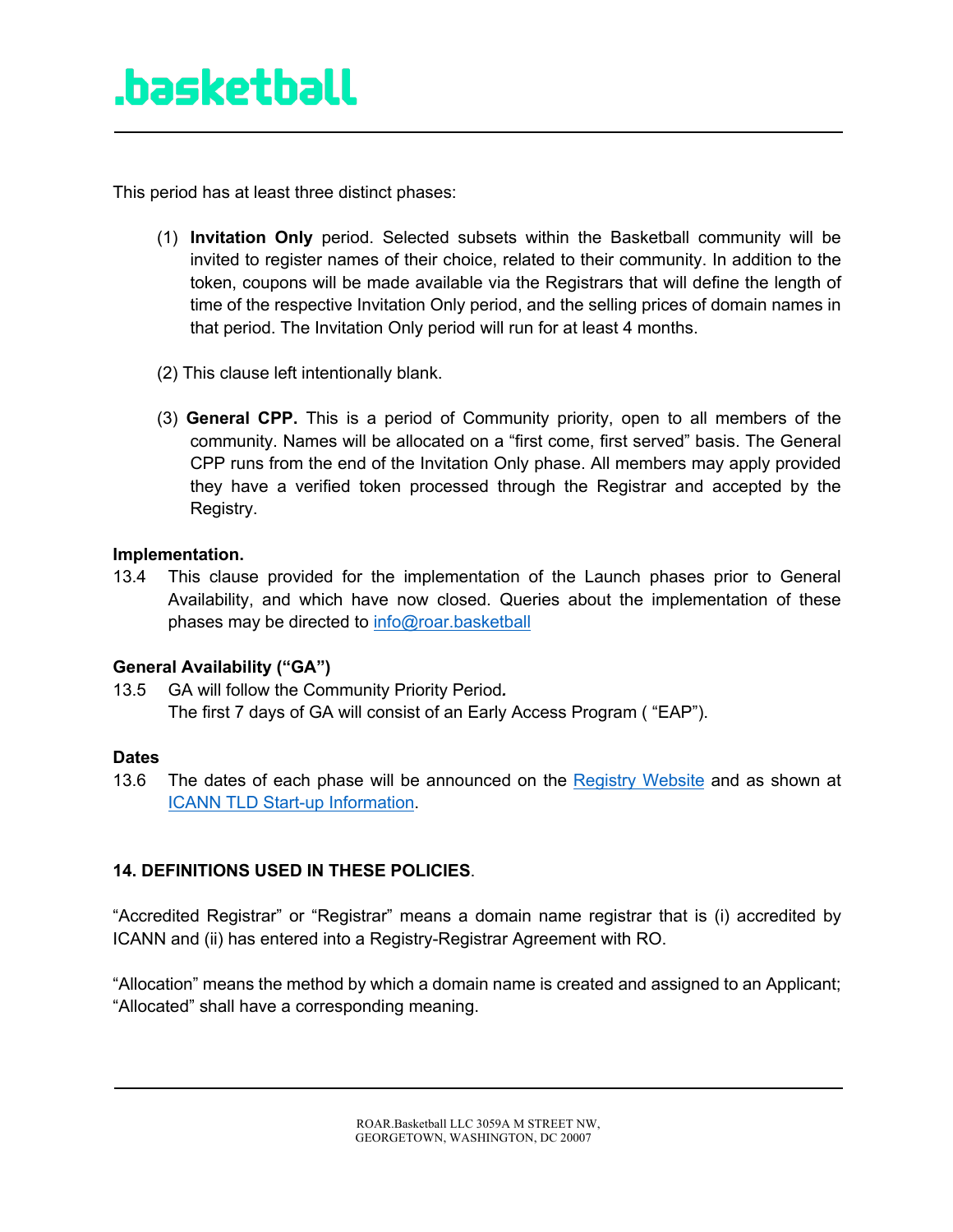"Applicant" means a natural person, company or organisation in whose name an Application is submitted.

"Application" means the complete and technically correct request for a domain name, which complies with this policy and any other policy issued by us, or ICANN.

**"**ASCII**"** means the American standard code for information interchange.

"Available Names" means .basketball names that have not been reserved, restricted, protected, registered, awarded, blocked or otherwise allocated.

"Claims Notice "means a notice provided to an Applicant indicating that the applied for Label is a Trademark Match to a Trademark Record in the Trademark Clearinghouse.

"Claims Services" means the services that collectively provide:

- [1] Applicants with a Claims Notice, and
- [2] Trademark Holders, with a corresponding Trademark Record, with notice that a Label that is a Trademark Match to the Trademark Record is allocated.

"Claims Period" means any period during which the Claims Services are provided.

"Community Priority Period" means any period when only members of the Basketball community may, by proof of membership in that community, register names in the .basketball TLD.

"Dispute Resolution Provider" means the forum or provider of domain name disputes as appointed by RO which may include: WIPO, the National Arbitration Forum or other Arbitrator as designated by RO.

"DNS" means the Internet domain name system.

'Domain Name' means a domain name in and maintained by RO's database consisting of at least the domain name character string and TLD together, separated by a dot (e.g., "yourname.basketball").

'Domain Name Character String' means the characters to the left of the dot that precedes the TLD (e.g., in the domain name "yourname.basketball", "yourname" is the character string).

'IDN' means Internationalized Domain Name and includes any Domain Name Character String which contains non-ASCII characters of any type.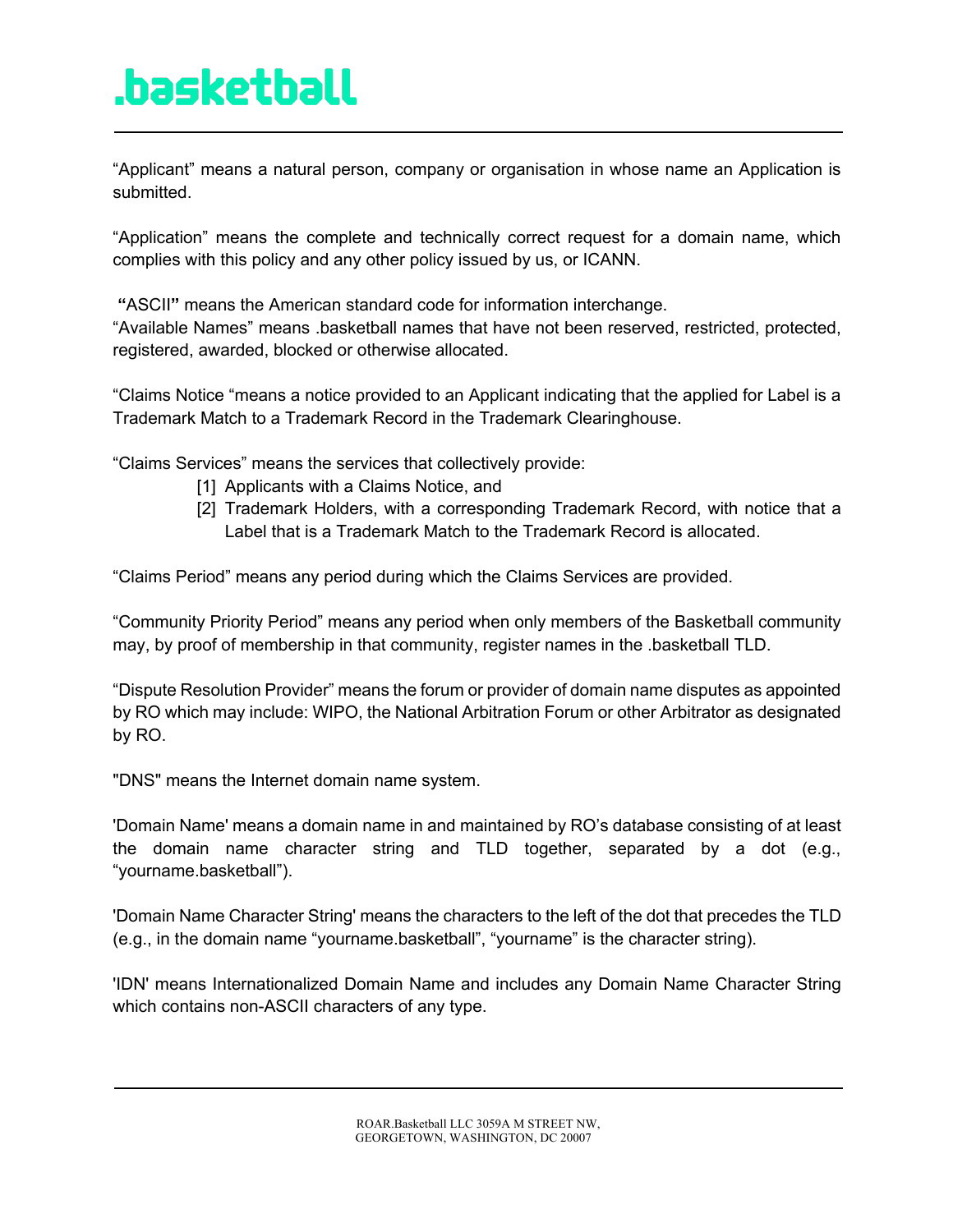"General Availability" means the point in time following which requests to register a domain name may be received from any eligible party on a first come, first served basis.

"ICANN" means the Internet Corporation for Assigned Names and Numbers, its successors and assigns.

"ICANN Requirements" means RO's obligations under RO Agreement between Registry and ICANN and all ICANN Consensus Policies applicable to the .basketball TLD posted at http://www.icann.org/en/resources/registrars/consensus-policies.

"Premium Names" means Domain Names reserved by RO, which may be offered for registration to the public under the Premium Names terms and conditions to be published by RO.

"Registrant" is an Applicant that has submitted a Registration Request that has been paid for in full and accepted by RO. A Registrant is the holder of a registered name in the .basketball TLD, and unless the context requires otherwise, includes an Applicant.

"Registration" means a .basketball name that has been accepted by RO in accordance with the terms of RO-Registrar Agreement and the Registration Agreement for registration during a specified term.

"Registration Agreement" means the agreement between Registrant and Accredited Registrar for registration of the domain name.

"Registration Request" is an application submitted by an Accredited Registrar on behalf of an Applicant to register a name in the .basketball TLD.

"Registry Agreement" means the Agreement between FIBA and ICANN for the operation of the TLD, as amended from time to time, and as posted on the ICANN website at http://www.icann.org/en/about/agreements/registries.

"Registrar" means an entity that is authorised to offer domain name registration services in relation to the .basketball TLD.

"Registry Policies" means the policies adopted from time to time by RO as posted under Policies on RO Website.

"Registry-Registrar Agreement" or "RRA" is the agreement between Registry and Accredited Registrars, as amended from time to time.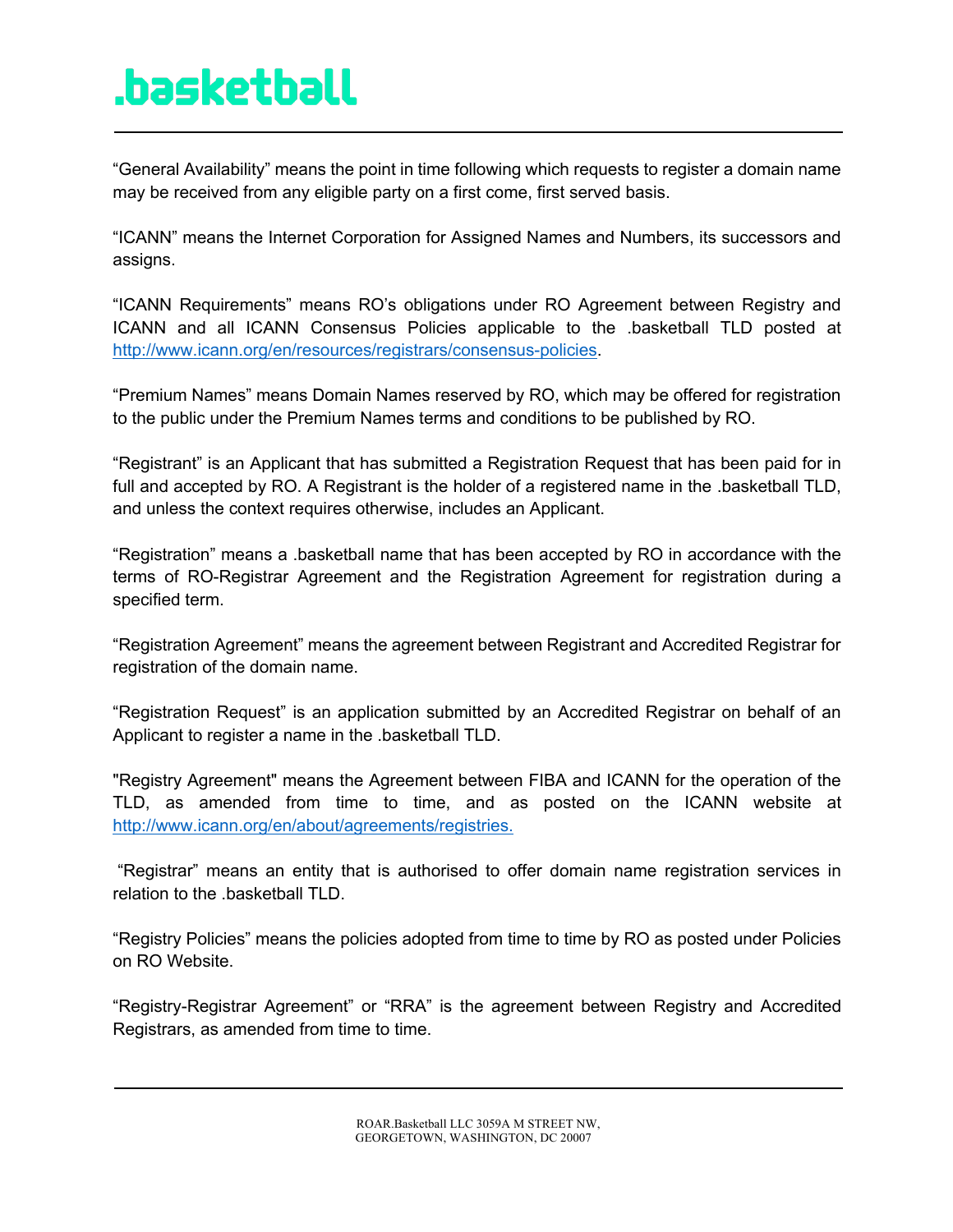"Registry System" means the system operated by Registry for Registered Names in the .basketball TLD.

"Registry Website" means http://nic.basketball or such other URL as RO may designate as its primary website for administering and managing the .basketball TLD

"Requested Name" is a domain name .basketball which an applicant submits to a registrar for registration.

"RO" and "Registry Operator" mean Roar.basketball LLC, a limited liability company registered in Delaware, USA, with its principal office at 3059a M. Street NW, Georgetown, Washington DC, 20007 USA which has the responsibilities to manage the Registry on behalf of FIBA.

"SMD File" means the Signed Mark Data file provided by the TMCH Sunrise and Claims Operator to a holder of a Validated Mark which is encoded with information such as the Labels that may be Allocated during a Sunrise Period.

"Sunrise" means the period during which Sunrise- eligible Trademark Holders have the opportunity to submit an Application for a domain name in the TLD prior to the General Availability.

"Sunrise Registration" means a domain name Allocated to a Sunrise-Eligible Rights Holder and applied for during the Sunrise Period.

"Trademark Holders" are those eligible trademark owners who have been issued with a SMD File from the TMCH Sunrise and Claims Operator and meet the eligibility requirements specified in the Trademark Sunrise Policy.

"TLD" means Top Level Domain and for the purpose of this policy the TLD shall be .basketball.

**'**TMCH' means the Trademark Clearinghouse, which is the mechanism made available for the validation and database management of rights protected terms, typically trademarks.

'TMCH Guidelines' means the then effective guidelines found at http://www.trademarkclearinghouse.com.

"Trademark Claims Notice" means the notice that the Registrar is required to present to registrants, notifying them that their proposed registration matches a trademark registered in the TMCH.